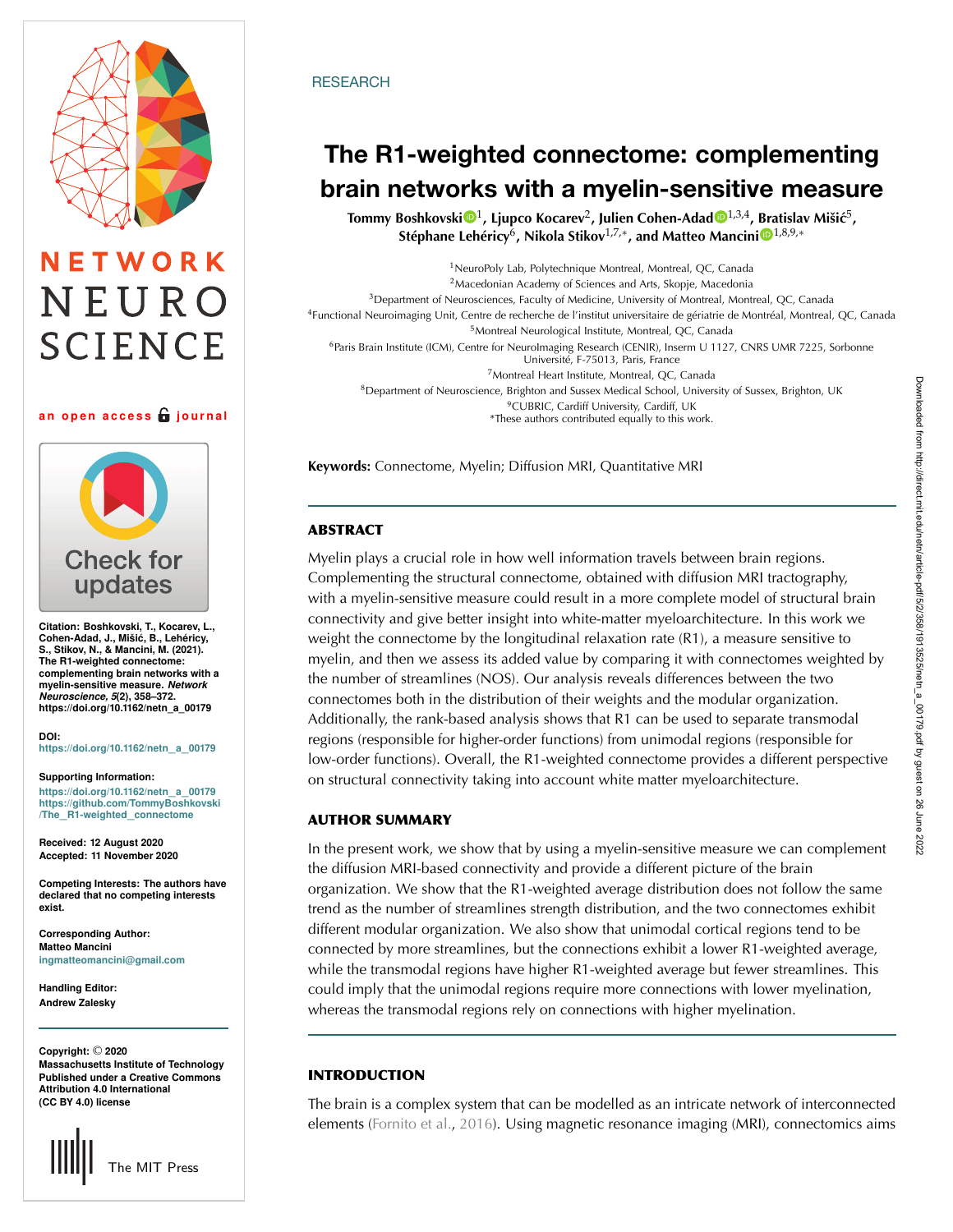to characterize macroscopic connectivity by viewing the brain as a set of nodes defined by functionally or anatomically distinguishable regions of interest (ROIs) and edges that are conventionally assumed to reflect the white matter tracts connecting those nodes [\(Bassett & Sporns](#page-11-1), [2017](#page-11-1); [Hagmann et al.,](#page-12-0) [2007;](#page-12-0) [van den Heuvel et al.,](#page-14-0) [2008\)](#page-14-0). Specifically, the white matter tracts can be reconstructed using diffusion MRI and tractography [\(Jeurissen et al.](#page-12-1), [2019;](#page-12-1) [Mori & Van](#page-13-0) [Zijl,](#page-13-0) [2002\)](#page-13-1). To better characterize the relationship between the nodes and edges of a brain network, weights can be assigned to the connections, which are presumed to reflect relevant properties [\(Rubinov & Sporns](#page-13-2), [2010](#page-13-2)).

There is an ongoing debate as to the most appropriate choice of weighting for the connectome [\(Yeh et al.](#page-14-1), [2020](#page-14-1)). So far, the most widely used weight is the number of streamlines (NOS), which counts the reconstructed streamlines, from diffusion tractography, between pairs of ROIs [\(Fornito et al.,](#page-11-0) [2016\)](#page-11-0). Although previous work [\(Sinke et al.,](#page-13-3) [2018;](#page-13-3) [van den Heuvel](#page-14-2) [et al.,](#page-14-2) [2015\)](#page-14-3) showed a positive correlation between NOS and tract-tracing connectivity, suggesting that NOS could be used in principle as a proxy for microstructural fiber count, the use of NOS to weight the structural connectome is still problematic [\(Calamante](#page-11-2), [2019\)](#page-11-2). In particular, NOS does not measure biologically meaningful properties such as conduction velocity. Additionally, fiber tracking often lacks specificity as it can be affected by a number of factors, including the tractography algorithm used [\(Jones](#page-12-2), [2010;](#page-12-2) [Yeh et al.,](#page-14-1) [2020\)](#page-14-1) as well as image acquisition parameters [\(Jones et al.,](#page-12-3) [2013\)](#page-12-3).

Another potential candidate for weighting the connections is the fractional anisotropy (FA) that can be obtained using diffusion tensor imaging (DTI). While FA does provide more insights into the microstructural properties of white matter, it is also influenced by numerous tissue properties, including axonal diameter, fiber density, tissue geometry, as well as the degree of myelination [\(Jones et al.](#page-12-3), [2013](#page-12-3)). Another reason why FA might not be the best candidate for weighting the connectome is because it is derived from the same diffusion-based measures that are used to reconstruct the tractography. To gain additional insights into the myeloarchitecture Myeloarchitecture: it would make sense to weight the connectome by a metric that is orthogonal to diffusion. Many quantitative MRI (qMRI) measures (i.e., magnetization transfer ratio [MTR], longitudinal relaxation rate [R1], myelin water fraction [MWF]) have been used to characterize myelin. Myelin is the dielectric material that wraps around the axons to enable fast conduction in the brain. The use of such metrics is particularly well suited for studies that examine activitydependent myelination [\(Sampaio-Baptista & Johansen-Berg,](#page-13-4) [2017](#page-13-4)) and pathology related to myelin-specific changes in brain connectivity.

Myelin: Lipidic structure that wraps around axons and allows faster electrical conduction.

Spatial organization of myelinated axons in the cerebral cortex.

Quantitative MRI, referring to the use of MRI to measure tissue physical and chemical properties.

qMRI:

Several studies [\(Caeyenberghs et al.](#page-11-3), [2016;](#page-11-3) [Kamagata et al.,](#page-12-4) [2019](#page-12-4); [Mancini et al.](#page-12-5), [2018](#page-12-5); [van den Heuvel et al.,](#page-14-4) [2010](#page-14-4)) used such myelin-sensitive MR measures in brain network models. Specifically, in the work of [Caeyenberghs et al.](#page-11-3) [\(2016\)](#page-11-3), multiple quantitative myelin-sensitive MRI metrics were used as weights, including the R1, which has been shown to be effective for myelin imaging [\(Stüber et al.](#page-13-5), [2014](#page-13-5)). Caeyenberghs et al. analyzed the white matter plasticity using connectomics to determine which measures best correlate with white matter plasticity during a working memory task. To weight the connectome they used diffusion-derived measures (FA, AD, 1/MD, 1/RD, TRF [total restricted fraction], TVF [tissue volume fraction], MWF), and relaxometry measures (R1 and R2). They reported that the increased global efficiency in the network during working memory tasks was best captured by the R1-weighted connectome. The influence of myelin on R1 values can be traced to its molecular composition. Voxels containing more myelinated axons have an increased proportion of macromolecules, which increases the longitudinal relaxation rate [\(Yeatman et al.](#page-14-5), [2014](#page-14-5)). Although R1 is affected by iron, calcium content, and axon size [\(Harkins et al.](#page-12-6), [2016\)](#page-12-6) and count [\(Schmierer et al.](#page-13-6), [2008\)](#page-13-6),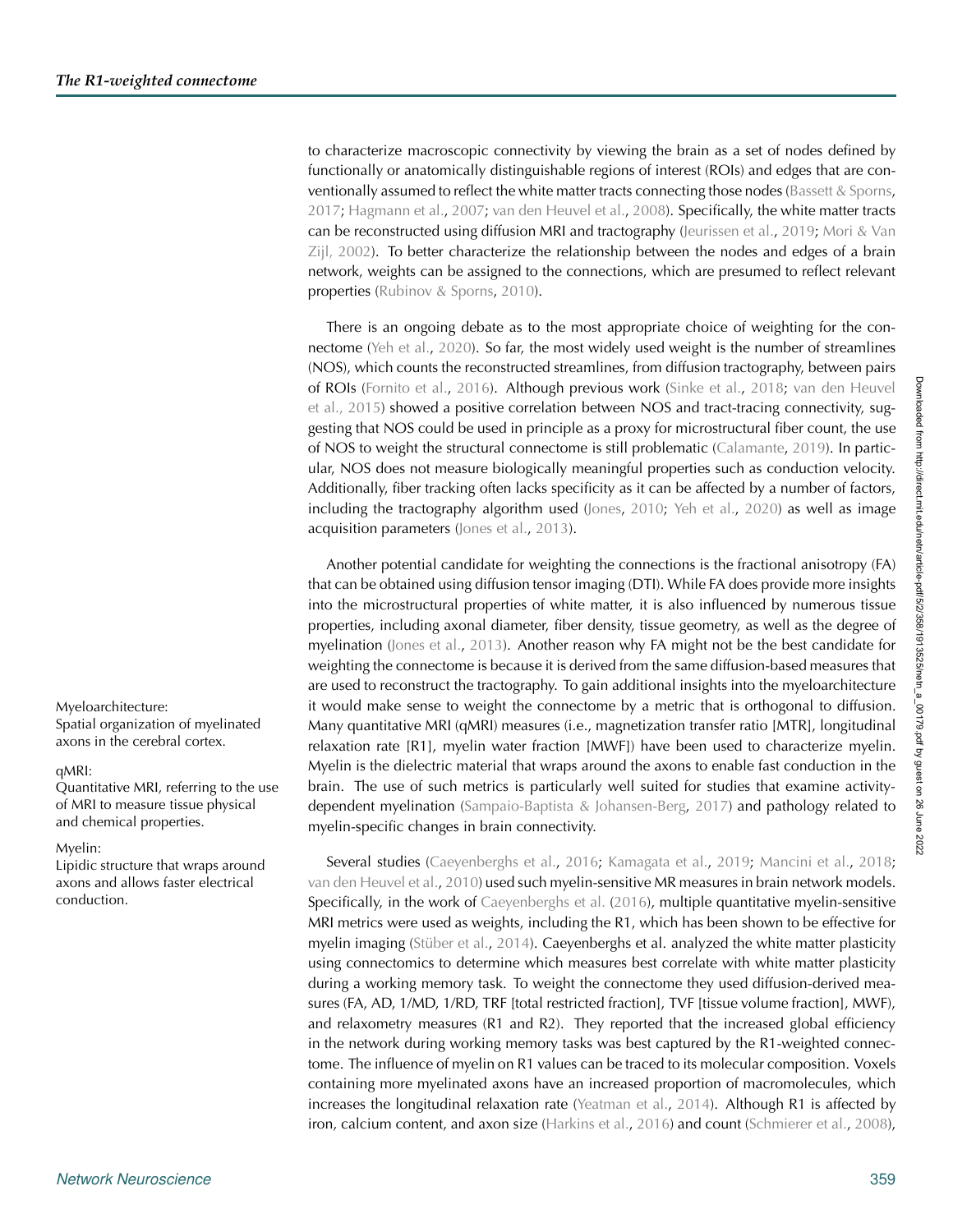Angle at which an RF pulse tips the longitudinal magnetization into the

Time between an 180° (inversion) pulse and 90° (excitation) pulse.

transverse plane.

excitation pulse.

(in magnetic resonance):

Longitudinal relaxation time (in magnetic resonance): Time constant of the exponential decay of the net magnetization longitudinal component after an

a recent meta-analysis showed that R1 is comparable to other MRI techniques for quantifying myelin content [\(Mancini et al.](#page-12-7), [2020](#page-12-7)).

In this article, we introduce a myelin-sensitive measure (R1) to the structural connectome. We do this by weighting the connections in the structural connectome using the median R1 value along a bundle of streamlines connecting pairs of brain regions. We then compared the R1-weighted connectome with the conventional NOS-weighted connectome in terms of multiple network attributes, including strength distribution and modular structure. The differences between the R1- and NOS-weighted connectomes in terms of their overall network organization have the potential to provide a complementary perspective on white matter myeloarchitecture, as R1 is more directly sensitive to myelin compared to NOS.

#### **MATERIALS AND METHODS**

#### *Data Acquisition*

Thirty-five healthy volunteers (HC) (12 female/23 male, mean age  $\pm SD$ : 61.2  $\pm$  9.16 years) participated in the present study. Subjects were scanned at the Paris Brain Institute (ICM – Institut du Cerveau), Paris, France. All subjects signed informed consent forms. The study was approved by the local ethics committee (Ethics Committee: Comité de Protection des Personnes [CPP] Ile de France VI - RCB: 2014-A00725-42). Scans were performed on a 3T SIEMENS Prisma Scanner. The protocol included (i) 3-shell DWI sequence (TR  $= 10,400$  ms, TE = 59 ms, voxel size =  $1.7 \times 1.7 \times 1.7$  mm<sup>3</sup>, number of gradient directions per shell = 64, 32, and 8 at, respectively,  $b = 2,500,700$ , and 300 s/mm<sup>2</sup>) and (ii) magnetization-prepared 2 rapid acquisition gradient echoes (MP2RAGE) sequence for R1 mapping (TR  $=$  5,000 ms, TE  $=$ Flip angle (in magnetic resonance):  $\qquad 2.98 \text{ ms}$ , flip angles =  $4^\circ$  and  $5^\circ$ , TI = 700/2,700 ms, FOV = 256  $\times$  232 mm, voxel size = 1 mm<sup>3</sup>).

#### *Reconstruction of Quantitative R1 Maps*

The MP2RAGE sequence [\(Marques et al.](#page-13-7), [2010](#page-13-7)) produces two T1-weighted images with differ-Inversion time ent flip angles and different inversion times (INV1 and INV2). These images are then combined to produce a more uniform T1w image (UNI). The UNI image was used to estimate the longitudinal relaxation times (T1 maps) using qMRLab [\(Karakuzu et al.](#page-12-8), [2020](#page-12-8)). The longitudinal relaxation rate (R1) was then calculated from the T1 maps as:

$$
R_1 = \frac{1}{T_1}
$$

The quantitative maps were reconstructed using the qMRLab module MP2RAGE [\(Karakuzu](#page-12-9) [et al.,](#page-12-9) [2020](#page-12-8)).

#### *Anatomical and Diffusion Data Preprocessing*

As a first step in the anatomical preprocessing pipeline, background noise removal [\(O'Brien](#page-13-8) [et al.,](#page-13-8) [2014](#page-13-9)) was applied to the UNI images by using a combination of the two inversion time images with a denoising regularization factor of 70. The denoised UNI images were then processed using FreeSurfer 6.0 [\(Fischl](#page-11-4), [2012](#page-11-4)) to segment the different tissues and parcellate the brain using the Desikan–Killiany Atlas [\(Desikan et al.,](#page-11-5) [2006](#page-11-5)). To reduce the bias from the different parcel sizes, we subdivided them into finer regions of approximately equal size using the Lausanne 2008 parcellation (scale 125) [\(Cammoun et al.](#page-11-6), [2012](#page-11-6); [Hagmann et al.](#page-12-10), [2008](#page-12-10)), which resulted in 234 brain parcels. Furthermore, because this article focuses on the

Downloaded from http://direct.mit.edu/netri/article-pdf/5/2/358/1913525/netn\_a\_00179.pdf by guest on 26 June 2022 Downloaded from http://direct.mit.edu/netn/article-pdf/5/2/358/1913525/netn\_a\_00179.pdf by guest on 26 June 2022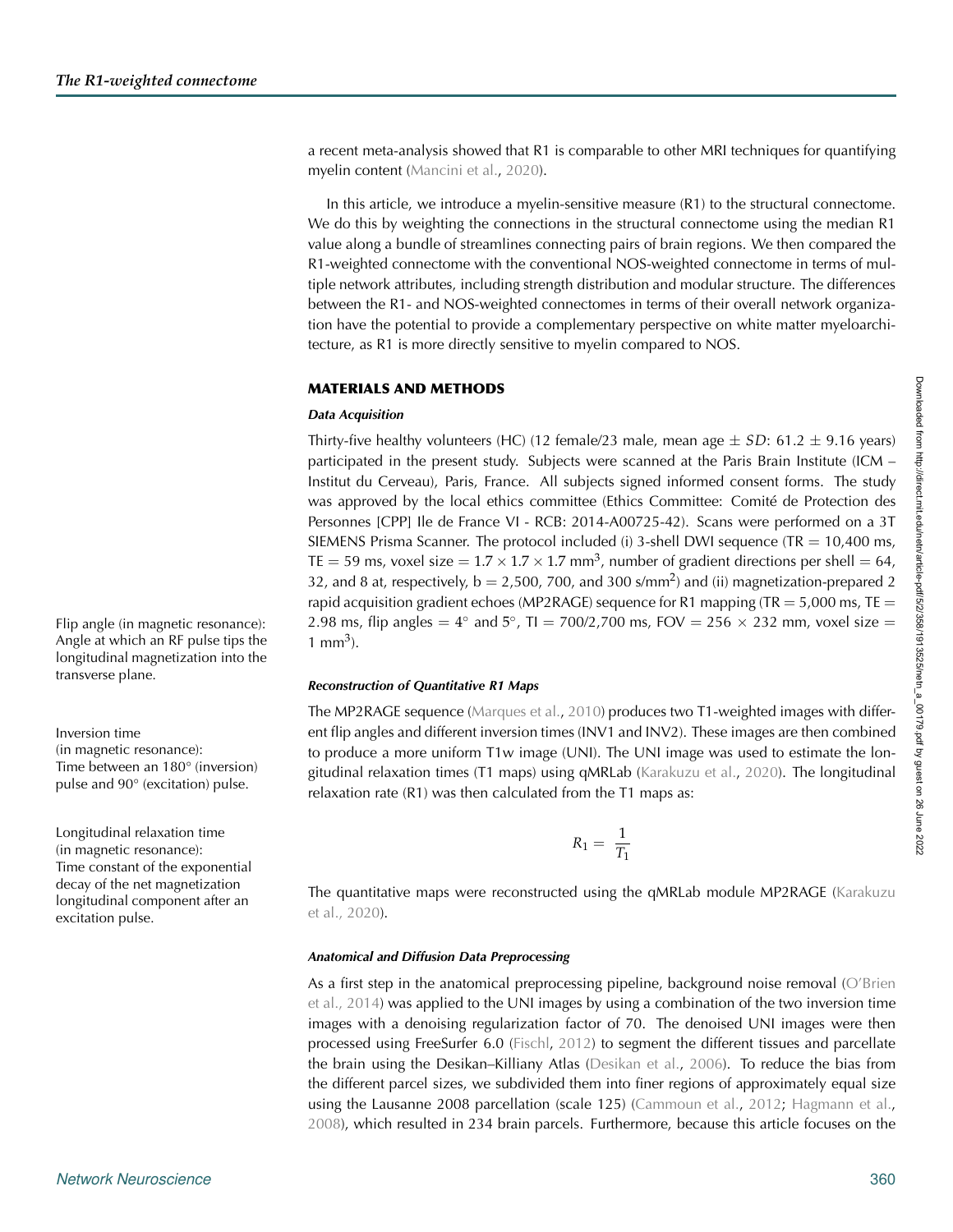connectivity between cortical regions, we discarded all the subcortical regions from the analysis, which resulted in 219 brain regions.

The preprocessed anatomical images, T1w image, and parcellation; in addition the reconstructed quantitative maps for each subject were transferred to the subject's diffusion space by coregistering them to the mean b0 image using FSL FLIRT [\(Jenkinson et al.](#page-12-11), [2002](#page-12-11), [2012](#page-12-12)) rigid body registration. Each registration was visually inspected to check the alignment (see [Figure S1 in the Supporting Information\)](#page-10-0). Besides the registration, all preprocessed images were visually inspected for errors.

The preprocessing of the diffusion images was done using MRtrix3 [\(Tournier et al.,](#page-14-6) [2019\)](#page-14-6). First, we applied a noise removal technique [\(Veraart et al.,](#page-14-7) [2016a,](#page-14-7) [2016b\)](#page-14-8) followed by a Gibbs ringing artifacts removal method [\(Kellner et al.,](#page-12-13) [2016\)](#page-12-13) and a B1 field inhomogeneity correction. Then, the images were preprocessed for motion and inhomogeneity distortion correction using FSL's *eddy* [\(Andersson & Sotiropoulos](#page-11-7), [2016\)](#page-11-7) and *topup* tools [\(Andersson et al.,](#page-11-8) [2003\)](#page-11-8), respectively. Furthermore, to increase the anatomical contrast and improve the tractography and registration, the preprocessed images were upsampled to a 1-mm isotropic resolution. Multitis-Constrained spherical deconvolution: sue constrained spherical deconvolution [\(Jeurissen et al.](#page-12-14), [2014](#page-12-14)), followed by the anatomically constrained tractography method [\(Smith et al.,](#page-13-10) [2012\)](#page-13-10), were used to reconstruct the tractogram. We applied the SD\_STREAM deterministic tracking algorithm [\(Tournier et al.,](#page-14-9) [2012\)](#page-14-9) that used 1 million seeds dynamically placed using the SIFT model [\(Smith et al.](#page-13-11), [2015](#page-13-11)). The tractography procedure was set to stop either when (i) it produces 200,000 streamlines and/or (ii) the maximum number of seeds (1,000,000) is reached. During tracking the maximum turning angle was set to 60°. Streamlines with length shorter than 20 mm or longer than 250 mm were discarded from the tractogram. Additional constraints were provided by the anatomically constrained tractography (ACT) framework [\(Smith et al.,](#page-13-10) [2012](#page-13-10)).

#### *Structural Connectome Reconstruction*

Structural connectivity was represented using a weighted graph, where each node corresponded to one of the 219 cortical ROIs, and each edge reflected the presence of reconstructed streamlines between each pair of ROIs. Two metrics were used as weights of the connections: (i) the NOS reconstructed between two regions and (ii) the median R1 values along the bundle of reconstructed streamlines between two regions. The same steps were followed to reconstruct the FA-weighted connectome (see [Supporting Information\)](#page-10-0). We decided to use the median value of the metric (R1 or FA) along the tract for two main reasons: (i) the median is less sensitive to outliers and (ii) it does not assume a normal distribution of the values along the bundle.

To mitigate the problem with spurious connections reconstructed by the tractography algorithm, we considered two nodes as connected only if there are at least two streamlines connecting the specific pair of ROIs. Also, a more conservative threshold (at least five connections) was applied to test the robustness of the results.

A group consensus approach for both NOS- and R1-weighted connectomes was adopted to reduce individual variability in the reconstructed networks. The group consensus networks for both connectomes were constructed by taking into account only the connections that are present in at least 50% of the subjects [\(de Reus & van den Heuvel,](#page-11-9) [2013\)](#page-11-9). The weight of a connection in the group consensus network corresponded to the median of the connection's weights across subjects. We then assessed the relationship between the connection's weights of the R1-weighted connectome and the NOS-weighted connectome using linear regression, as well as between the R1-weighted connectome and the FA-weighted connectome.

Mathematical approach to deconvolve the diffusion MRI signal into fiber orientation–specific spherical harmonics.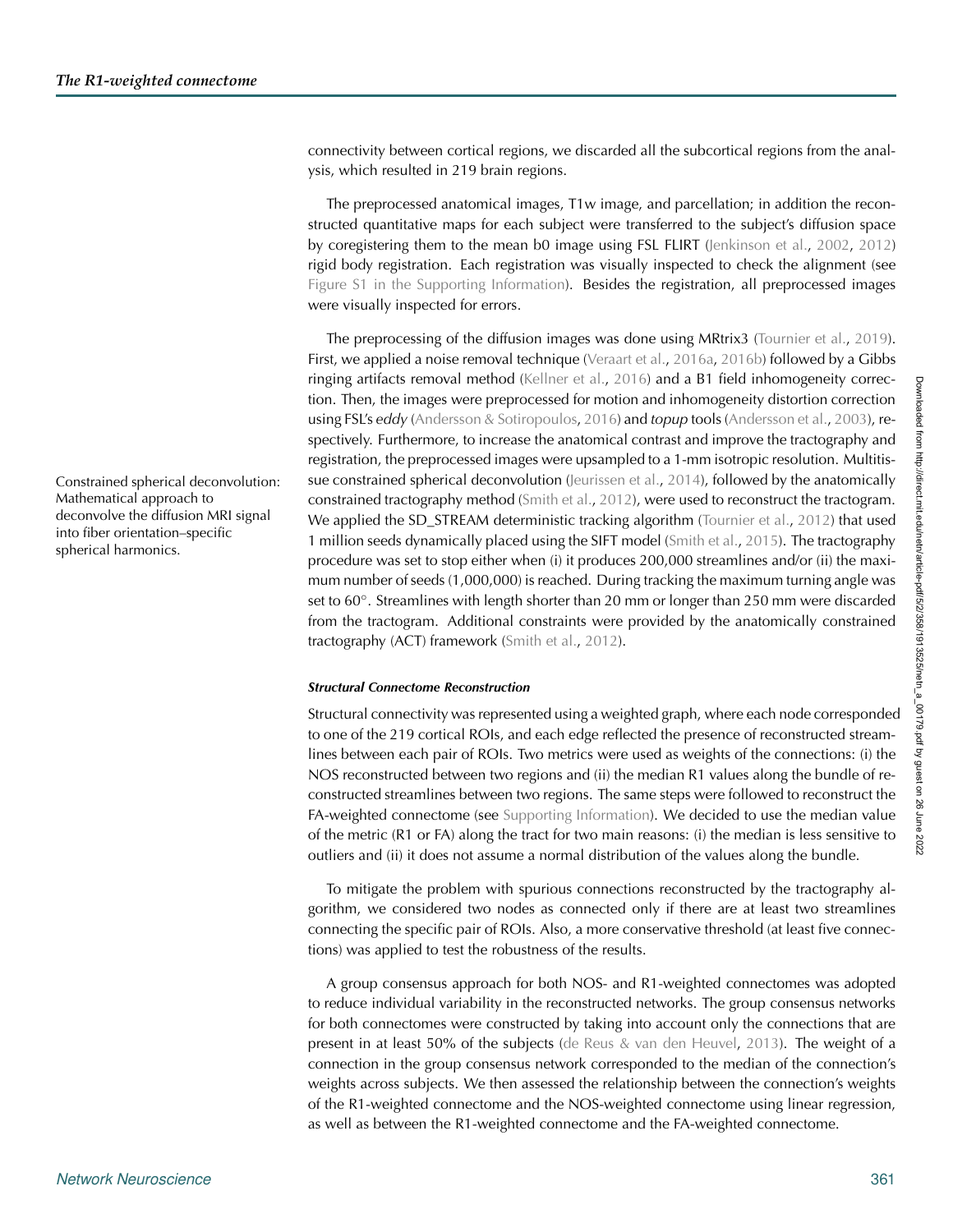#### *NOS Strength and R1-Weighted Average*

We chose strength as a measure of centrality because of its straightforward interpretation. For the NOS-weighted connectome, the strength was calculated as:

$$
S_i^{NOS} = \sum_j^N w_{ij}
$$

where *i* is a given node, and *wij* is the NOS connectivity between the nodes *i* and *j*.

For the R1-weighted connectome, we looked at the R1-weighted average, as it is not influenced by the number of connections [\(Kamagata et al.,](#page-12-4) [2019](#page-12-4)). The R1-weighted average was calculated as:

$$
S_i^{R1} = \frac{\sum_j^N w_{ij}v_{ij}}{\sum_j^N w_{ij}}
$$

where *i* is a given node,  $w_{ii}$  is the number of streamlines and  $v_{ii}$  is the median R1 sampled along the bundle of those streamlines connecting the nodes *i* and *j*.

We then looked at the distribution of the centrality measures for each weight. The nodes were first sorted according to their NOS strength. Then, we defined the hubs as regions that have NOS strength of at least 2 standard deviations above the mean NOS strength [\(van den Heuvel & Sporns,](#page-14-10) [2013](#page-14-10)). A more conservative hub definition, at least 3 standard deviations above the mean NOS strength, was also used. Then, we highlighted the hub regions, defined in the NOS-weighted connectome and in the R1-weighted connectome.

#### *Modular Structure*

To probe the modular structure of the NOS- and R1-weighted connectomes, we used a modularity maximization method [\(Blondel et al.,](#page-11-10) [2008](#page-11-10); [Rubinov & Sporns](#page-13-12), [2011;](#page-13-12) [Sporns & Betzel](#page-13-13), [2016](#page-13-13)). This is a common method that is used to divide a network into modules/communities with highly interconnected regions within, and less connected regions between the submodules. To achieve this, the method aims to maximize a quality function given by the following equation:

$$
Q(\gamma) = \sum_{ij}^{N} [A_{ij} - \gamma P_{ij}] \delta(c_i, c_j)
$$

where  $A_{ij}$  is the empirical connectivity matrix, and  $P_{ij}$  represents the estimated connectivity matrix given a specific null model. The module assignment of node *i* is described by the variable  $c_i$ , whereby  $\delta(c_i, c_j)$  is the Kronecker function which is equal to 1 when  $c_i \ = \ c_j$  and 0 otherwise.

The modularity maximization also depends on a resolution parameter (*γ*), which makes it sensitive to different scales. If  $\gamma$  < 1, then the network is partitioned into larger modules, while for  $\gamma > 1$  the method tends to find smaller modules.

To determine at which resolution the modular structure is best described, that is, when it maximizes the quality functions, for each connectome we iterated over *γ* values ranging from 0.5 t[o 3 with steps of 0.1. At each step, we ran the Louvain algorithm 1,000 times \(](#page-11-10)Blondel et al., [2008](#page-11-10)). Then, the resolution parameter (*γ*) with highest Q was selected on the basis of the highest Rand index [\(Traud et al.](#page-14-11), [2011](#page-14-11)) similarity and created a consensus modularity using the netneurotools package [\(Netneurolab](#page-13-14), [2020\)](#page-13-14).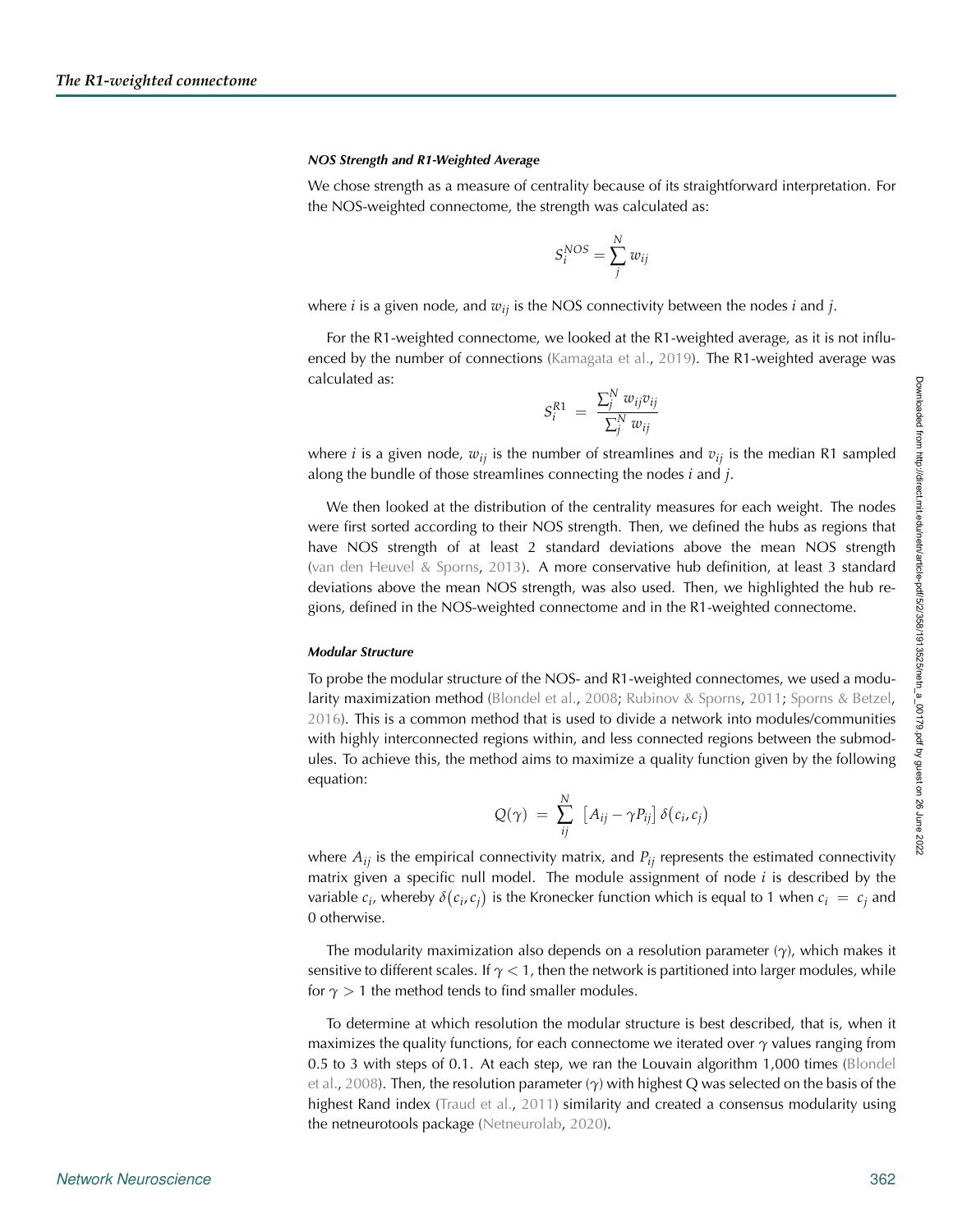#### *Rank-Based Analysis*

To further explore the modular structure and assess the difference between weights, a rankbased analysis [\(Vázquez-Rodríguez et al.](#page-14-12), [2019](#page-14-12)) was performed: the nodes were first sorted by their strength (for the NOS-weighted connectome) and by their weighted average (for the R1 weighted connectome) defining their nodal rank (1 meaning highest and 219 meaning lowest). Then, nodal ranks in the NOS-connectome were subtracted from the corresponding nodal ranks in the R1-weighted connectome. To normalize the difference, a **z** score normalization was applied. The nodes were then grouped according to the von Economo cytoarchitectonic parcellation [\(Scholtens et al.,](#page-13-15) [2018\)](#page-13-15) and Yeo's functional parcellation [\(Yeo et al.,](#page-14-13) [2011\)](#page-14-13). Finally, the median *z* score for each cytoarchitectonic and functional class was computed across the respective nodes.

#### **RESULTS**

To assess the shared variance between the different connectomes, we first compared the connection weights of the R1-weighted connectome with the weights obtained from the NOS-and FA-weighted connectomes. We found that the R1 and NOS weights exhibited an  $R^2$  of 0.023  $(p < 0.01)$ , while the R1 and the FA weights exhibited  $R^2$  of 0.24 ( $p < 0.01$ ) [\(Figure 1\)](#page-5-0). Given that R1 measures different microstructural properties compared to NOS and FA, the shared variance between the connections weighted with these measures is limited.

Next, we looked at the strength distribution and weighted average for the NOS- and R1 weighted connectomes. The strength distribution of the NOS-weighted connectome is heavy tailed [\(Figure 2\)](#page-6-0). Among the nodes with the highest strength were the superior frontal gyrus, lateral occipital, pre-, and postcentral gyrus. [\(Table S1 in the Supporting Information\)](#page-10-0).

The R1-weighted average distribution did not follow the same trend as the NOS strength distribution [\(Figure 2\)](#page-6-0). This result indicates that a high number of streamlines is not associated with higher R1 values. Also, the hubs defined with the more conservative threshold (at least 3 standard deviations above the mean NOS strength) did not exhibit a high R1-weighted average [\(Figure 2\)](#page-6-0).

As for the community structure [\(Figure 3\)](#page-6-1), the selected resolution parameter was 0.8 for the R1-weighted, while for the NOS-weighted connectome it was 2.6. The consensus modularity for the R1-weighted connectome yielded 5 modules with average modularity score



<span id="page-5-0"></span>**Figure 1.** Relationship between the connection weights in the R1-weighted and FA-weighted connectome (left) and R1-weighted and NOS-weighted (right).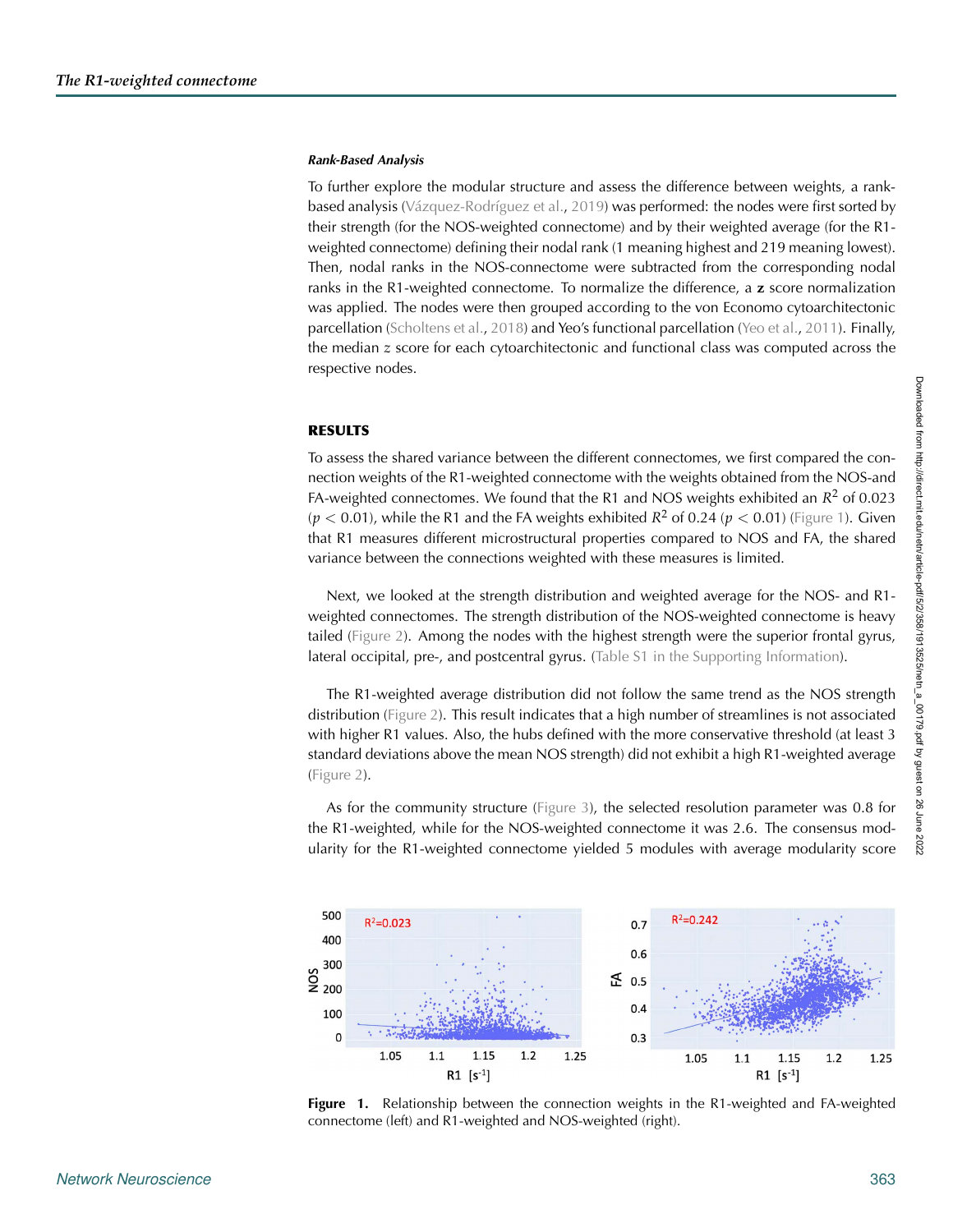

<span id="page-6-0"></span>**Figure 2.** Distribution of the NOS strength and R1-weighted average. The plot in the middle shows the distribution of the R1-weighted average on a scale from 0 to 1.2. To make it easier to see the trend, we showed the same data on a scale from 1 to 1.2 (bottom plot). In orange are highlighted the nodes that are 2 standard deviations above the mean NOS strength, while in red are highlighted the nodes that are 3 standard deviations above the NOS strength. The details about the nodes are provided in the [Supporting Information.](#page-10-0)



<span id="page-6-1"></span>**Figure 3.** Community structure of the R1- and NOS-weighted connectomes. The bar plots represent the distributions of functional classes, given by [Yeo et al.](#page-14-13) [\(2011](#page-14-13)), within the modules (denoted as M#) for the R1- and NOS-weighted connectomes, respectively. Yeo's functional classes include the following: SM (somatomotor), VIS (visual), VA (ventral attention), FP (fronto-parietal), LIM (limbic), DA (dorsal attention), and DMN (default mode network).

 $Q(\gamma) = 0.569$ , whereas the NOS-weighted connectome yielded 11 modules with an average modularity score of  $Q(\gamma) = 0.44$ . We further explored the organization of the modules by looking at the distributions of the functional classes of the nodes provided by [Yeo et al.](#page-14-13) [\(2011\)](#page-14-13). Both the NOS and R1 modules were found to include multiple functional classes.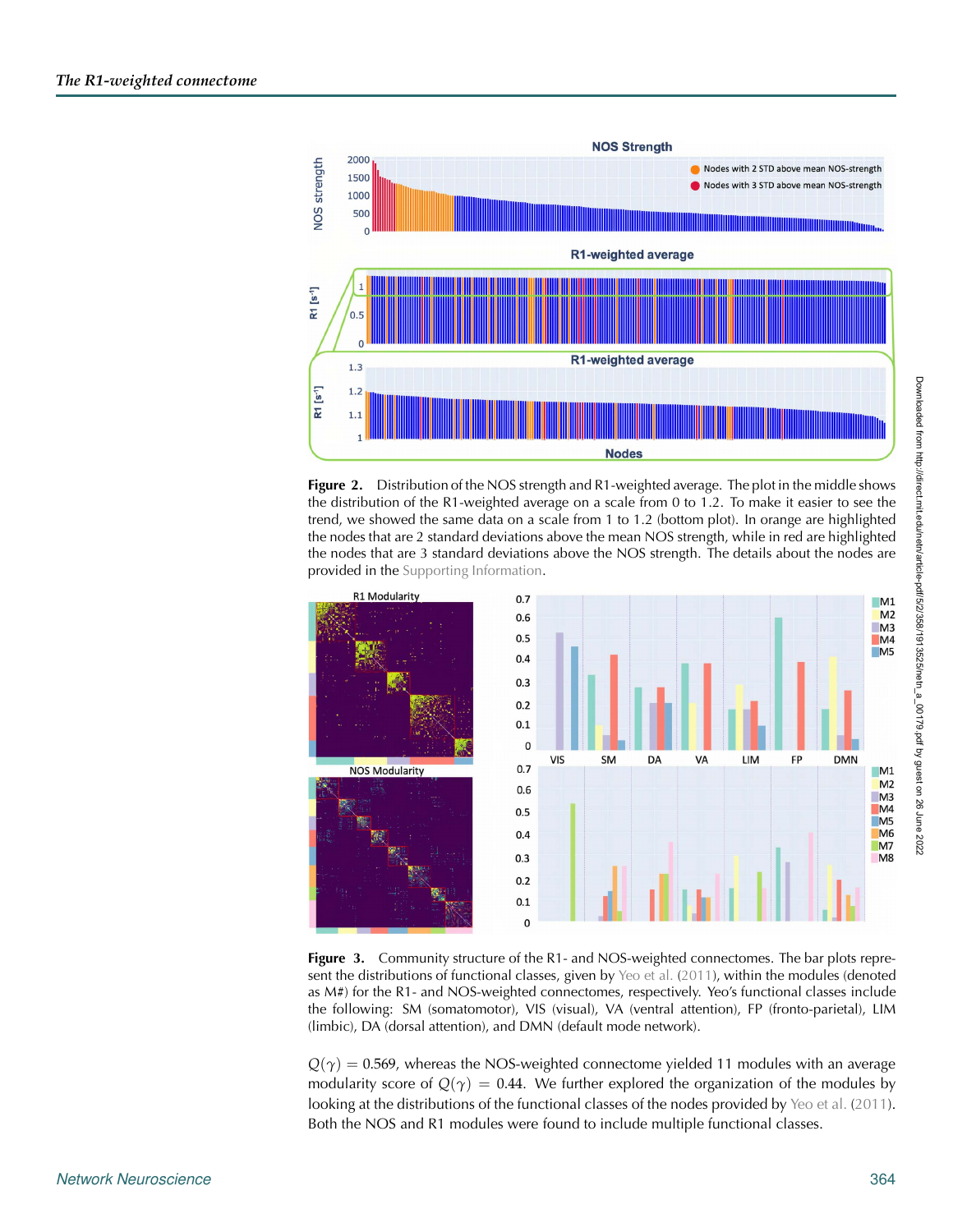

<span id="page-7-0"></span>**Figure 4.** Rank-based comparison across functional and cytoarchitectonic classes. The rank for each node was calculated by its strength (for NOS)/weighted average (for R1) and then grouped using a cytoarchitectonic parcellation and a functional one. Yeo's functional classes include the following: SM (somatomotor), VIS (visual), VA (ventral attention), FP (fronto-parietal), LIM (limbic), DA (dorsal attention), and DMN (default mode network). Von Economo cytoarchitectonic classes include the following: PM (primary motor), INS (insular), LIM (limbic), PS (primary sensory), PSS (primary secondary sensory), ASC1 (association cortex), and ASC2 (association cortex 2).

The rank-based analysis [\(Figure 4\)](#page-7-0) shows where the functional and cytoarchitectonic classes are over- and underrepresented in terms of R1-weighted average and NOS strength. For Yeo's functional atlas, the R1 is overrepresented (compared to NOS) in the higher-order subnetworks Unimodal regions: (transmodal) and underrepresented for function-specific subnetworks (unimodal). However, this is not the case for the cytoarchitectonic subnetworks derived using the von Economo parcellation, that is, the transmodal/unimodal distinction was less obvious, as R1 was also underrepresented for the insular and the limbic subnetworks, which are transmodal.

> We repeated the same analysis on the connectomes constructed with a stricter threshold, that is, two regions are connected if there are at least five streamlines reconstructed between them (see [Supporting Information\)](#page-10-0). The results showed that centrality measures' distributions and rank-based analysis are consistent between the two thresholds. However, regarding the modularity, R1-based connectome yielded a different number of modules, although the community structure was still different from NOS. Furthermore, the same analysis was done on the connectome constructed using probabilistic tractography and we have obtained similar results (see [Supporting Information\)](#page-10-0).

# **DISCUSSION**

In this study, we showed that by using a myelin-sensitive measure we can complement the diffusion MRI-based connectivity and provide a different picture of the brain organization. To better characterize the myelin-weighted connectome, we decided to compare it with a connectome weighted by a diffusion-based metric. While there were several candidates for comparison, such as apparent axon density [\(Raffelt et al.,](#page-13-16) [2012\)](#page-13-16) and SIFT2 [\(Smith et al.,](#page-13-11) [2015\)](#page-13-11), we settled on NOS as it is the most commonly used approach.

First, we focused on the strength distribution and compared it to the R1-weighted average. From [Figure 2](#page-6-0) one can appreciate that they do not follow the same trend. The R1-weighted average reflected a more uniform distribution. We also found that the hub regions, defined in the NOS connectome, do not necessarily have a high R1-weighted average. Similar results G-ratio: have been previously reported in [Mancini et al.](#page-12-5) [\(2018\)](#page-12-5) for a g-ratio-weighted connectome.

diameters of a myelinated axon. Second, we observed differences in the modular structure between the NOS- and R1weighted connectomes. The number of modules was influenced by the resolution parameter, and a different number of modules was expected as the most optimal parameters were

Brain regions responsible for specific, concrete functions.

Ratio of the inner and the outer

Downloaded from http://direct.mit.edu/netn/article-pdf/5/2/358/1913525/netn\_a\_00179.pdf by guest on 26 June 2022

Downloaded from http://direct.mit.edu/netn/article-pdf/5/2/368/1913525/netn\_a\_00179.pdf by guest on 26 June 2022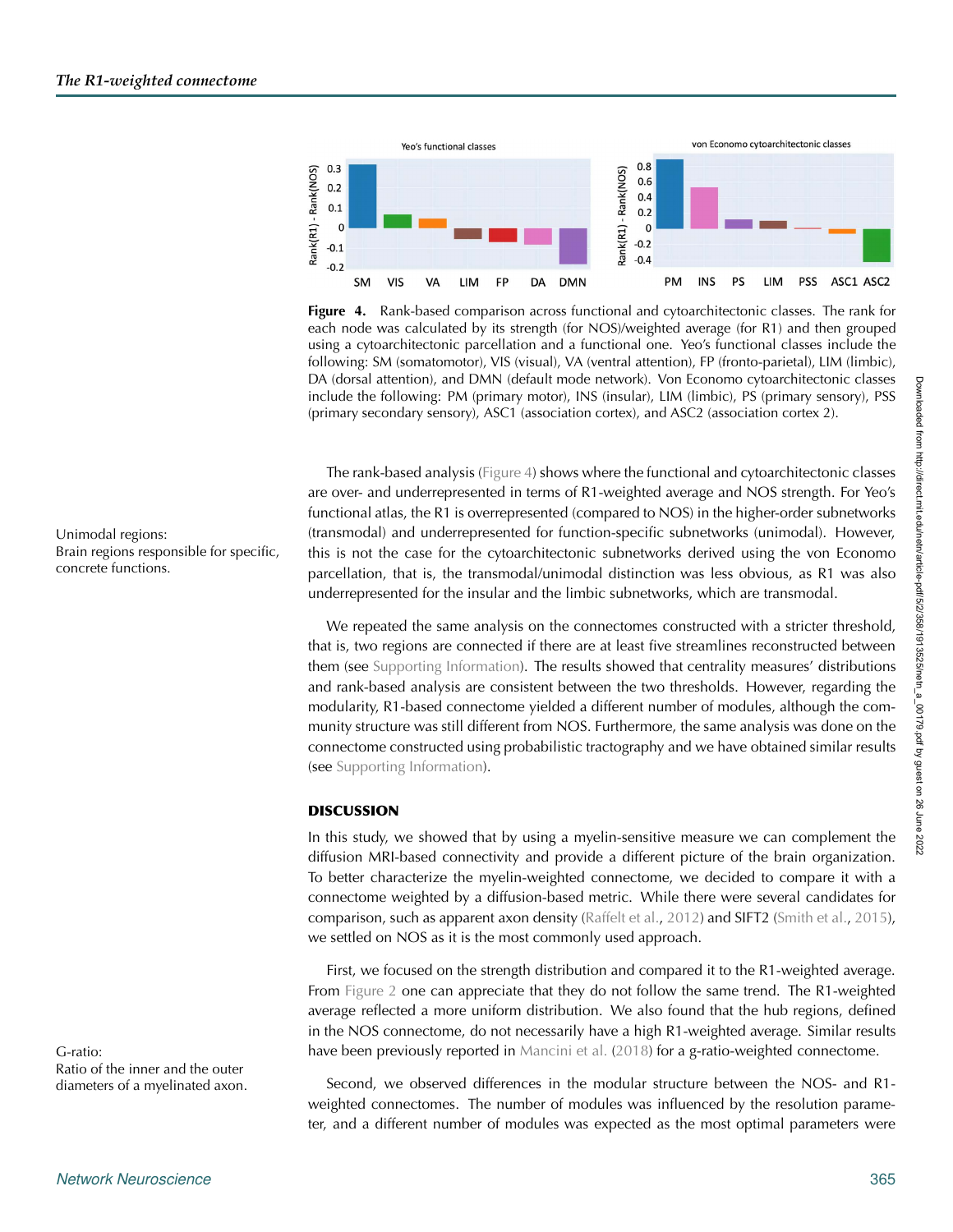different for the two connectomes. However, what we wanted to highlight in this study was the different modular structure for the two weights, and to do this we partitioned the network in the most appropriate way for each weight. We also explored the distribution of the functional classes within the modules and found that there was limited agreement between the functional classes and the estimated modules, that is, the modules included multiple functional classes. This result is in agreement with results previously reported in the literature: it has been observed that structural and functional perspectives highlight different interregional relationships [\(Betzel et al.](#page-11-11), [2013;](#page-11-11) [Goñi et al.](#page-12-15), [2014](#page-12-15); [Honey et al.,](#page-12-16) [2010;](#page-12-16) [Suárez et al.](#page-14-14), [2020\)](#page-14-14).

Regarding the rank-based analysis, we found that there was a good division of the unimodal versus transmodal functional classes. This pattern seems to follow the functional gradient observed in previous studies [\(Margulies et al.,](#page-13-17) [2016](#page-13-17); [Vázquez-Rodríguez et al.](#page-14-12), [2019\)](#page-14-12). An interesting result was that the unimodal regions exhibited more connections but in proportion Transmodal regions: a lower R1-weighted average, while the transmodal regions exhibited a higher R1-weighted average but less connections. A recent study has shown an opposite trend in cortical gray matter [\(Glasser & van Essen](#page-11-12), [2011](#page-11-12)), but our study focuses on white matter connectivity and uses a different imaging modality (R1 versus T1w/T2w).

> Our results showed that differences exist between the connectome weighted with NOS and the one weighted with R1 in terms of the distribution of their weights, as well as in the modular organization. Interestingly, the rank-based analysis showed an agreement in subdivision of the regions in unimodal and transmodal functional subnetworks. Future studies could focus on the relationship between white matter myeloarchitecture and function.

> The use of qMRI metrics to weight the connectome could have important implications for many applications. gMRI offers several techniques that are sensitive to myelin (Laule et al., [2007;](#page-12-17) [Petiet et al.](#page-13-18), [2019\)](#page-13-18), such as magnetization transfer, myelin water imaging, or relaxom-etry (for extensive reviews see [Heath et al.](#page-12-18), [2018,](#page-12-18) and [Piredda et al.](#page-13-19), [2020\)](#page-13-19). Additionally, these techniques could be used to estimate the conduction velocity and conduction delays, and to incorporate these metrics as weights in the connectome. This would potentially result in a more complete model of the structural connectome and may provide a more comprehensive understanding of how the structure shapes the function. In this direction, Berman and colleagues calculated the conduction delay among the fibers in the corpus callosum using MRI-derived g-ratio [\(Berman et al.](#page-11-13), [2019\)](#page-11-13). However, to calculate the conduction velocities and delays, in addition to the information about myelin, one would also need information about the axonal diameter and potentially information about other microstructural properties not accessible from MRI [\(Drakesmith et al.](#page-11-14), [2019\)](#page-11-14). The work of [Drakesmith et al.](#page-11-14) [\(2019\)](#page-11-14) studied the feasibility of estimating conduction velocity in vivo using MRI microstructural measures. They performed simulations and reported that most of the variance in the estimation of the conduction velocity is explained by the axonal diameter and the g-ratio. However, axonal di-ameter can be accurately measured only with high gradients (300 mT/m) [\(Veraart et al.](#page-14-15), [2020](#page-14-15)) and is therefore not a measure that one can have on a clinical scanner yet. Additionally, even at such high gradients, the MRI-derived axonal measure is not sensitive to small axons  $(1 \mu m)$ or lower) [\(Jones et al.](#page-12-19), [2018](#page-12-19)), so there are still challenges that need to be tackled in order to compute a robust estimate of the conduction velocity or delay.

> There are a few methodological aspects of this work that are worth mentioning. The first is the choice of quantitative MRI metrics to weight the connectome [\(Collin et al.](#page-11-15), [2014](#page-11-15), [2016](#page-11-16); [Larivière et al.,](#page-12-20) [2019;](#page-13-20) [Messaritaki et al.](#page-13-20), 2019; [Verstraete et al.](#page-14-16), [2011\)](#page-14-16). As mentioned before, the structural connectome is often weighted using diffusion-derived metrics such as NOS and

Brain regions involved in multipleor higher-level functions.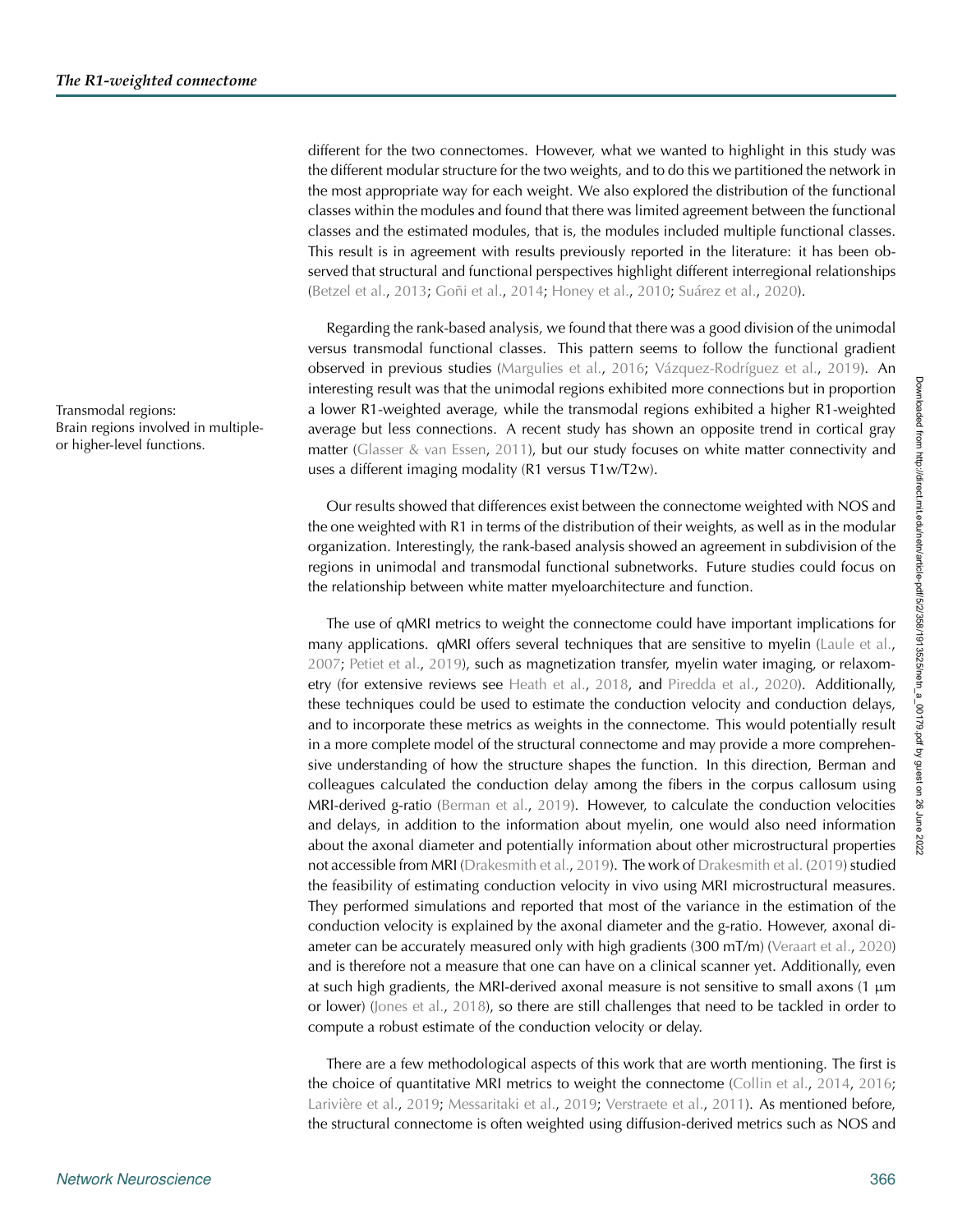FA. For NOS, this stems from the assumption that streamline count is a proxy of microstructural fiber count, that is, the greater the number of streamlines, the higher the connectivity between regions. This has been shown to be questionable, however, as results are influenced by the tractography algorithms and the choice of tracking parameters. Here we decided to use R1 to weight the connectome, as it has been repeatedly shown to correlate highly with myelin content [\(Lee et al.](#page-12-21), [2012](#page-12-21); [Lutti et al.,](#page-12-22) [2014\)](#page-12-22). Also, the MP2RAGE sequence, which was used to acquire the R1 maps, is a stock, relatively short protocol with open-source processing, which makes it suitable for a wide clinical application. There are several studies that demonstrated the usefulness of complementing the tractography with longitudinal relaxation time. For instance, [De Santis et al.](#page-11-17) [\(2014](#page-11-17)) showed that to compare two groups, that is, to detect differences between groups, the longitudinal relaxation time (T1), which is just an inverse of R1, requires a smaller sample size compared to the diffusion derived metrics. Another study [\(De Santis et al.,](#page-11-18) [2016\)](#page-11-18) demonstrated that it is possible to measure tract-specific T1 relaxation, potentially leading to fiber-specific myelin metrics and more thorough network models.

Another aspect is that here we weighted the connectome using the median rather than the standard approach of taking the mean along the bundle of reconstructed streamlines. This is due to the fact that the median is more robust against outliers and does not rely on the normality assumption for the R1 distribution along a fiber bundle. Relying on one measure per bundle instead of averaging a measure across streamlines also avoids biasing the results towards NOS.

Furthermore, we should also mention the choice of network measures that were investigated. The more canonical graph measures such as clustering coefficient and path length were not calculated. The rationale behind our choice is the consequence of the complex role of myelin in white matter pathways: myelinated axons show faster conduction than unmyelinated axons, but when comparing myelinated axons with different amount of myelin, the overall effect on conduction speed, as already mentioned, depends on several factors (e.g., axon diameter, g-ratio, internodal) [\(Drakesmith et al.,](#page-11-14) [2019](#page-11-14)). Therefore, the use of myelin measures in network models requires more careful interpretation. As the weight in network models usually reflects the intensity or capacity of a connection [\(Barrat et al.,](#page-11-19) [2004\)](#page-11-19), most analyses rely on the same assumption. To take into account the myelin-specific role in conduction phenomena and to avoid the strict intensity-based interpretation of the network weight, we decided to focus on t[he](#page-12-4) [use](#page-12-4) [of](#page-12-4) [R1-weighted](#page-12-4) [average](#page-12-4) [as](#page-12-4) [a](#page-12-4) [centrality](#page-12-4) [measure](#page-12-4) [\(as](#page-12-4) [previously](#page-12-4) [done](#page-12-4) [in](#page-12-4) Kamagata et al., [2019](#page-12-4)) and on the modular structure.

The choice of tractography algorithm is also an important methodological aspect that has to be considered when reconstructing the connectome. Two main classes of tractography algorithms, deterministic and probabilistic, can be employed to reconstruct the connectome. There is an ongoing debate on the advantages and disadvantages of these two classes of algorithms for mapping the connectome [\(Sarwar et al.,](#page-13-21) [2019](#page-13-21)). Both classes of algorithms are valid choices for performing fiber tracking but they also have some disadvantages: in recent studies [\(Maier-Hein et al.](#page-12-23), [2017;](#page-12-23) [Sotiropoulos & Zalesky](#page-13-22), [2019](#page-13-22)), it has been shown that the deterministic tractography algorithms reconstruct fewer true positive streamlines compared to probabilistic tractography. On the other hand, probabilistic tractography reconstructs more false positive streamlines as opposed to deterministic tractography, which further biases the reconstructed connectome by introducing spurious connections. In this study, we used both deterministic and probabilistic algorithms to double check the robustness of our results. The limitation of introducing spurious connections is particularly evident for modularity: the different results obtained for R1 using two different thresholds may imply that including spurious streamlines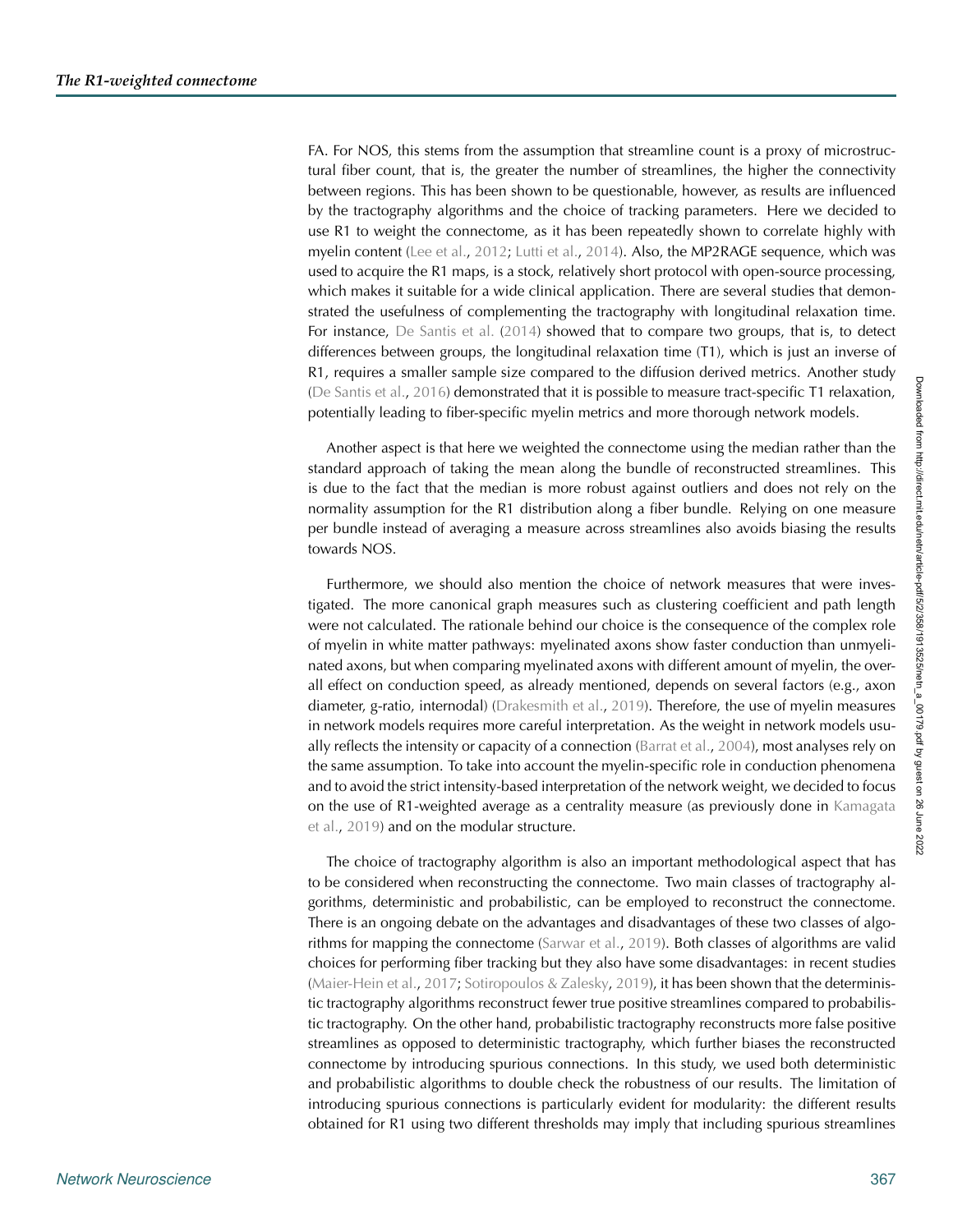deeply affects the R1 weight distribution and therefore the estimated modular structure. To tackle these thresholding issues, new algorithms have recently been proposed [\(Schiavi et al.](#page-13-23), [2020](#page-13-23); [Smith et al.,](#page-13-11) [2015](#page-13-11)) that aim to reduce the number of false positive streamlines by using microstructural and anatomical priors. Future studies need to clarify how such methods could be applied to combine tractography with complementary measures.

Finally, one limitation of this study is the relatively small sample size. Unfortunately, we are not aware of any publicly available dataset that includes quantitative MRI metrics (besides diffusion derived ones) that are sensitive to myelin.

In conclusion, the R1-weighted connectome complements the structural connectome derived from dMRI and could provide new biomarkers for many pathologies that affect the brain. Further validation of this approach is required, for example, by studying demyelinating diseases.

#### **ACKNOWLEDGMENTS**

We thank the ICEBERG study group and particularly Marie Vidailhet, MD (Pitié-Salpêtrière Hospital, Paris, Principal investigator), Jean-Christophe Corvol, MD, PhD (Paris Brain Institute, Paris, clinical and genetic data), Isabelle Arnulf, MD, PhD (Pitié-Salpêtrière Hospital, Paris, clinical and sleep data), Rahul Gaurav, MS, (Pitié-Salpêtrière Hospital, Paris, data analysis), Nadya Pyatigorskaya, MD, PhD, (Pitié-Salpêtrière Hospital, Paris, data analysis); for their help in collecting data.

### <span id="page-10-0"></span>**SUPPORTING INFORMATION**

Supporting information for this article is available at https://doi.org/10.1162/netn a 00179. In the Supporting Information we provided additional results using also the FA to weight the connectome. We also reported the outcomes obtained using a more stringent threshold in the connectivity matrices as well as outcomes obtained using probabilistic tractography to reconstruct the connectomes. The code and data to reproduce the results are available on GitHub [\(https://github.com/TommyBoshkovski/The\\_R1-weighted\\_connectome,](https://github.com/TommyBoshkovski/The_R1-weighted_connectome) [Boshkovski](#page-11-20), [2020\)](#page-11-20).

# **AUTHOR CONTRIBUTIONS**

Tommy Boshkovski: Conceptualization; Formal analysis; Methodology; Visualization; Writing – original draft; Writing – review & editing. Ljupco Kocarev: Conceptualization; Methodology; Writing – review & editing. Julien Cohen-Adad: Conceptualization; Methodology; Writing – review & editing. Bratislav Misic: Conceptualization; Methodology; Writing – review & ´ editing. Stéphane Lehéricy: Conceptualization; Data curation; Methodology; Writing – review & editing. Nikola Stikov: Conceptualization; Methodology; Supervision; Writing – review & editing. Matteo Mancini: Conceptualization; Methodology; Supervision; Writing – review & editing.

#### **FUNDING INFORMATION**

Stéphane Lehéricy, Investissements d'Avenir, Award ID: ANR-10-IAIHU-06. Stéphane Lehéricy, Investissements d'Avenir, Award ID: ANR-11-INBS-0006. Stéphane Lehéricy, EDF Foundation. Nikola Stikov, Fondation Institut de Cardiologie de Montréal [\(http://dx.doi.org/10.13039](http://dx.doi.org/10.13039/501100012651) [/501100012651\)](http://dx.doi.org/10.13039/501100012651). Nikola Stikov, Canadian Open Neuroscience Platform (Brain Canada PSG). Nikola Stikov, Réseau en Bio-Imagerie du Quebec [\(http://dx.doi.org/10.13039/100010571\)](http://dx.doi.org/10.13039/100010571), Award ID: 8436-0501. Nikola Stikov, Natural Sciences and Engineering Research Council of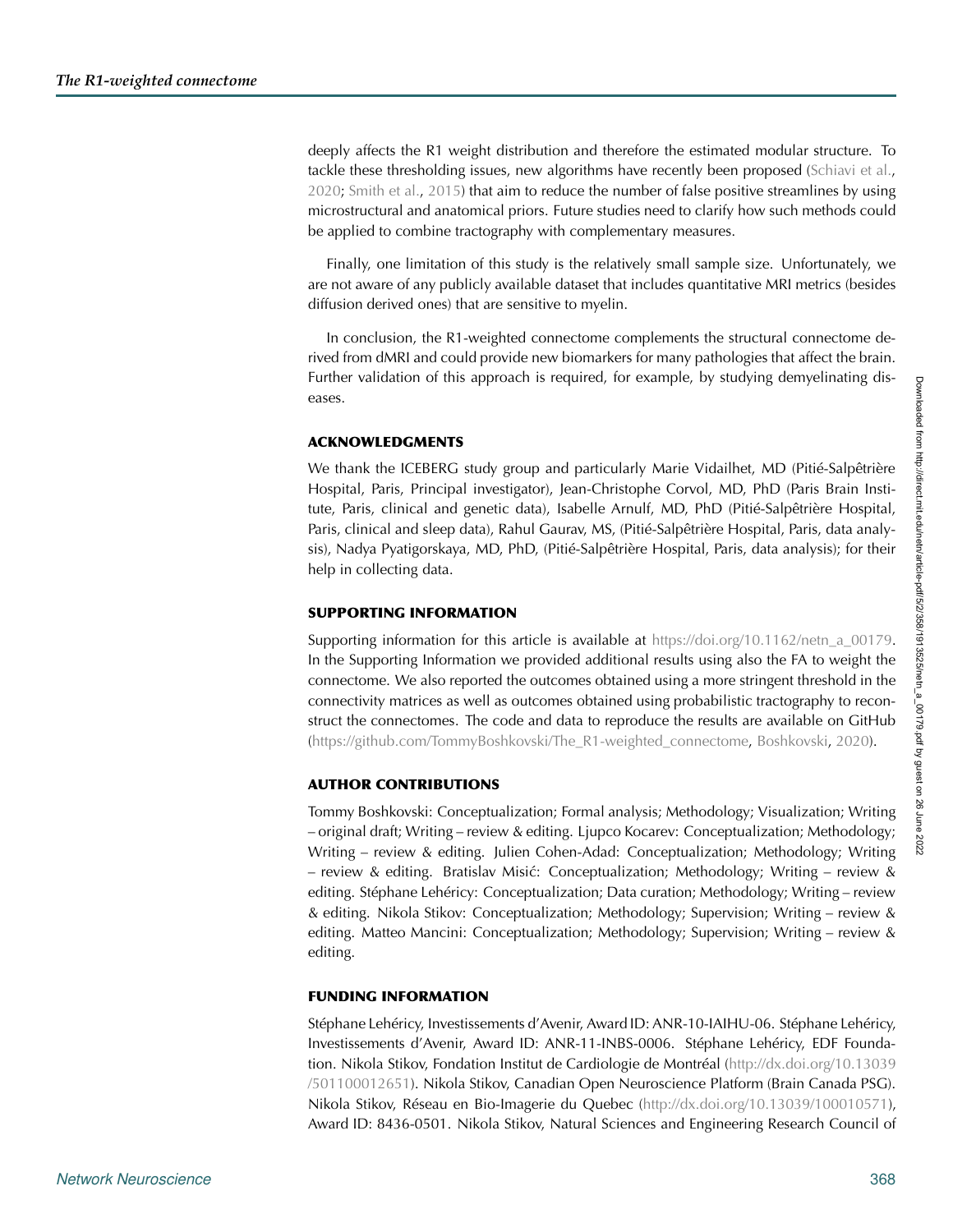Canada [\(http://dx.doi.org/10.13039/501100000038\)](http://dx.doi.org/10.13039/501100000038), Award ID: 2016-06774. Nikola Stikov, Fonds de Recherche du Québec - Santé [\(http://dx.doi.org/10.13039/501100000156\)](http://dx.doi.org/10.13039/501100000156), Award ID: FRSQ 36759 and FRSQ 35250. Matteo Mancini, Wellcome Trust [\(http://dx.doi.org/10](http://dx.doi.org/10.13039/100004440) [.13039/100004440\)](http://dx.doi.org/10.13039/100004440), Award ID: 213722/Z/18/Z. Stéphane Lehéricy, Fondation Thérèse and René Planiol.

#### **REFERENCES**

- <span id="page-11-8"></span>Andersson, J. L. R., Skare, S., & Ashburner, J. (2003). How to correct susceptibility distortions in spin-echo echo-planar images: Application to diffusion tensor imaging. *NeuroImage*, *20*(2), 870–888. **DOI:** [https://doi.org/10.1016/s1053-8119\(03\)00336-7](https://doi.org/10.1016/s1053-8119(03)00336-7)
- <span id="page-11-7"></span>Andersson, J. L. R., & Sotiropoulos, S. N. (2016). An integrated approach to correction for off-resonance effects and subject movement in diffusion MR imaging. *NeuroImage*, *125*, 1063–1078. **DOI:** [https://doi.org/10.1016/j.neuroimage.2015.10.019,](https://doi.org/10.1016/j.neuroimage.2015.10.019) **PMID:** [26481672,](https://europepmc.org/article/MED/26481672) **PMCID:** [PMC4692656](https://www.ncbi.nlm.nih.gov/pmc/articles/PMC4692656)
- <span id="page-11-19"></span>Barrat, A., Barthélemy, M., Pastor-Satorras, R., & Vespignani, A. (2004). The architecture of complex weighted networks. *Proceedings of the National Academy of Sciences of the United States of America*, *101*(11), 3747–3752. **DOI:** [https://doi.org/10](https://doi.org/10.1073/pnas.0400087101) [.1073/pnas.0400087101,](https://doi.org/10.1073/pnas.0400087101) **PMID:** [15007165,](https://europepmc.org/article/MED/15007165) **PMCID:** [PMC374315](https://www.ncbi.nlm.nih.gov/pmc/articles/PMC374315)
- <span id="page-11-1"></span>Bassett, D. S., & Sporns, O. (2017). Network neuroscience. *Nature Neuroscience*, *20*(3), 353–364. **DOI:** [https://doi.org/10.1038/nn](https://doi.org/10.1038/nn.4502) [.4502,](https://doi.org/10.1038/nn.4502) **PMID:** [28230844,](https://europepmc.org/article/MED/28230844) **PMCID:** [PMC5485642](https://www.ncbi.nlm.nih.gov/pmc/articles/PMC5485642)
- <span id="page-11-13"></span>Berman, S., Filo, S., & Mezer, A. A. (2019). A Modeling conduction delays in the corpus callosum using MRI-measured g-ratio. *NeuroImage*, *195*, 128–139. **DOI:** [https://doi.org/10.1016/j](https://doi.org/10.1016/j.neuroimage.2019.03.025) [.neuroimage.2019.03.025,](https://doi.org/10.1016/j.neuroimage.2019.03.025) **PMID:** [30910729](https://europepmc.org/article/MED/30910729)
- <span id="page-11-11"></span>Betzel, R. F., Avena-Koenigsberger, A., Goãi, J., Sporns, O., Griffa, A., Thiran, J. P., & Hagmann, P. (2013). Multi-scale community organization of the human structural connectome and its relationship with resting-state functional connectivity. *Network Science*, *1*(3), 353–373. **DOI:** <https://doi.org/10.1017/nws.2013.19>
- <span id="page-11-20"></span>Boshkovski, T. (2020). Code and data for R1-weighted connectome analysis. [https://github.com/TommyBoshkovski/The\\_R1-weighted](https://github.com/TommyBoshkovski/The_R1-weighted_connectome) [\\_connectome](https://github.com/TommyBoshkovski/The_R1-weighted_connectome)
- <span id="page-11-10"></span>Blondel, V. D., Guillaume, J.-L., Lambiotte, R., & Lefebvre, E. (2008). Fast unfolding of communities in large networks. *Journal of Statistical Mechanics: Theory and Experiment*, *2008*(10), P10008. **DOI:** <https://doi.org/10.1088/1742-5468/2008/10/P10008>
- <span id="page-11-3"></span>Caeyenberghs, K., Metzler-Baddeley, C., Foley, S., & Jones, D. K. (2016). Dynamics of the human structural connectome underlying working memory training. *Journal of Neuroscience*, *36*(14), 4056–4066. **DOI:** [https://doi.org/10.1523/JNEUROSCI.1973-15](https://doi.org/10.1523/JNEUROSCI.1973-15.2016) [.2016,](https://doi.org/10.1523/JNEUROSCI.1973-15.2016) **PMID:** [27053212,](https://europepmc.org/article/MED/27053212) **PMCID:** [PMC4821915](https://www.ncbi.nlm.nih.gov/pmc/articles/PMC4821915)
- <span id="page-11-2"></span>Calamante, F. (2019). The seven deadly sins of measuring brain structural connectivity using diffusion MRI streamlines fibretracking. *Diagnostics*, *9*(3), 115. **DOI:** [https://doi.org/10.3390](https://doi.org/10.3390/diagnostics9030115) [/diagnostics9030115,](https://doi.org/10.3390/diagnostics9030115) **PMID:** [31500098,](https://europepmc.org/article/MED/31500098) **PMCID:** [PMC6787694](https://www.ncbi.nlm.nih.gov/pmc/articles/PMC6787694)
- <span id="page-11-6"></span>Cammoun, L., Gigandet, X., Meskaldji, D., Thiran, J. P., Sporns, O., Do, K. Q., Maeder, P., Meuli, R., & Hagmann, P. (2012). Mapping the human connectome at multiple scales with diffusion spectrum MRI. *Journal of Neuroscience Methods*, *203*(2), 386–397. **DOI:** [https://doi.org/10.1016/j.jneumeth.2011.09.031,](https://doi.org/10.1016/j.jneumeth.2011.09.031) **PMID:** [22001222](https://europepmc.org/article/MED/22001222)
- <span id="page-11-15"></span>Collin, G., Sporns, O., Mandl, R. C. W., & Van Den Heuvel, M. P. (2014). Structural and functional aspects relating to cost and benefit of rich club organization in the human cerebral cortex. *Cerebral Cortex*, *24*(9), 2258–2267.**DOI:** [https://doi.org/10.1093](https://doi.org/10.1093/cercor/bht064) [/cercor/bht064,](https://doi.org/10.1093/cercor/bht064) **PMID:** [23551922,](https://europepmc.org/article/MED/23551922) **PMCID:** [PMC4128699](https://www.ncbi.nlm.nih.gov/pmc/articles/PMC4128699)
- <span id="page-11-16"></span>Collin, G., van den Heuvel, M. P., Abramovic, L., Vreeker, A., de Reus, M. A., van Haren, N. E. M., Boks, M. P. M., Ophoff, R. A., & Kahn, R. S. (2016). Brain network analysis reveals affected connectome structure in bipolar I disorder. *Human Brain Mapping*, *37*(1), 122–134. **DOI:** [https://doi.org/10.1002/hbm.23017,](https://doi.org/10.1002/hbm.23017) **PMID:** [26454006,](https://europepmc.org/article/MED/26454006) **PMCID:** [PMC5597048](https://www.ncbi.nlm.nih.gov/pmc/articles/PMC5597048)
- <span id="page-11-9"></span>de Reus, M. A., & van den Heuvel, M. P. (2013). Estimating false positives and negatives in brain networks. *NeuroImage*, *70*, 402–409.**DOI:** [https://doi.org/10.1016/j.neuroimage.2012.12.066,](https://doi.org/10.1016/j.neuroimage.2012.12.066) **PMID:** [23296185](https://europepmc.org/article/MED/23296185)
- <span id="page-11-18"></span>De Santis, S., Assaf, Y., Jeurissen, B., Jones, D. K., & Roebroeck, A. (2016). T1 relaxometry of crossing fibres in the human brain. *NeuroImage*, *141*, 133–142. **DOI:** [https://doi.org/10.1016](https://doi.org/10.1016/j.neuroimage.2016.07.037) [/j.neuroimage.2016.07.037,](https://doi.org/10.1016/j.neuroimage.2016.07.037) **PMID:** [27444568,](https://europepmc.org/article/MED/27444568) **PMCID:** [PMC5035137](https://www.ncbi.nlm.nih.gov/pmc/articles/PMC5035137)
- <span id="page-11-17"></span>De Santis, S., Drakesmith, M., Bells, S., Assaf, Y., & Jones, D. K. (2014). Why diffusion tensor MRI does well only some of the time: Variance and covariance of white matter tissue microstructure attributes in the living human brain. *NeuroImage*, *89*(100), 35–44. **DOI:** [https://doi.org/10.1016/j.neuroimage.2013](https://doi.org/10.1016/j.neuroimage.2013.12.003) [.12.003,](https://doi.org/10.1016/j.neuroimage.2013.12.003) **PMID:** [24342225,](https://europepmc.org/article/MED/24342225) **PMCID:** [PMC3988851](https://www.ncbi.nlm.nih.gov/pmc/articles/PMC3988851)
- <span id="page-11-5"></span>Desikan, R. S., Ségonne, F., Fischl, B., Quinn, B. T., Dickerson, B. C., Blacker, D., Buckner, R. L., Dale, A. M., Maguire, R. P., Hyman, B. T., Albert, M. S., & Killiany, R. J. (2006). An automated labeling system for subdividing the human cerebral cortex on MRI scans into gyral based regions of interest. *NeuroImage*, *31*(3), 968–980. **DOI:** [https://doi.org/10.1016/j.neuroimage.2006.01.021,](https://doi.org/10.1016/j.neuroimage.2006.01.021) **PMID:** [16530430](https://europepmc.org/article/MED/16530430)
- <span id="page-11-14"></span>Drakesmith, M., Harms, R., Rudrapatna, S. U., Parker, G. D., Evans, C. J., & Jones, D. K. (2019). Estimating axon conduction velocity in vivo from microstructural MRI. *NeuroImage*, *203*, 116186. **DOI:** [https://doi.org/10.1016/j.neuroimage.2019.116186,](https://doi.org/10.1016/j.neuroimage.2019.116186) **PMID:** [31542512,](https://europepmc.org/article/MED/31542512) **PMCID:** [PMC6854468](https://www.ncbi.nlm.nih.gov/pmc/articles/PMC6854468)
- <span id="page-11-4"></span>Fischl, B. (2012). Freesurfer. *NeuroImage*, *62*(2), 774–781. **DOI:** [https://doi.org/10.1016/j.neuroimage.2012.01.021,](https://doi.org/10.1016/j.neuroimage.2012.01.021) **PMID:** [22248573,](https://europepmc.org/article/MED/22248573) **PMCID:** [PMC3685476](https://www.ncbi.nlm.nih.gov/pmc/articles/PMC3685476)
- <span id="page-11-0"></span>Fornito, A., Zalesky, A., & Bullmore, E. T. (2016). *Fundamentals of brain network analysis*. Elsevier.
- <span id="page-11-12"></span>Glasser, M. F., & van Essen, D. C. (2011). Mapping human cortical areas in vivo based on myelin content as revealed by T1- and T2 weighted MRI. *Journal of Neuroscience*, *31*(32), 11597–11616. **DOI:** [https://doi.org/10.1523/JNEUROSCI.2180-11.2011,](https://doi.org/10.1523/JNEUROSCI.2180-11.2011) **PMID:** [21832190,](https://europepmc.org/article/MED/21832190) **PMCID:** [PMC3167149](https://www.ncbi.nlm.nih.gov/pmc/articles/PMC3167149)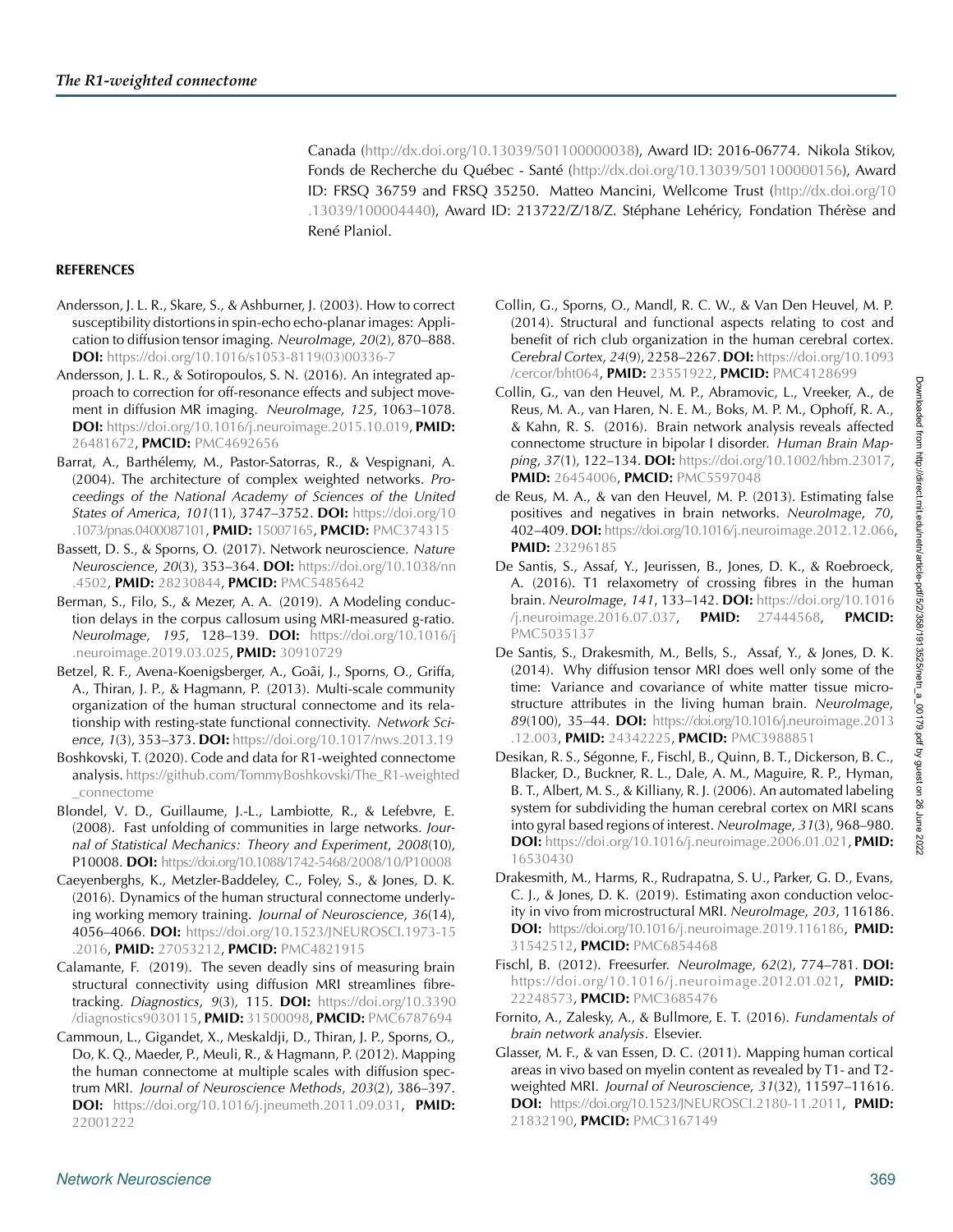- <span id="page-12-15"></span>Goñi, J., van den Heuvel, M. P., Avena-Koenigsberger, A., Velez de Mendizabal, N., Betzel, R. F., Griffa, A., Hagmann, P., Corominas-Murtra, B., Thiran, J.-P., & Sporns, O. (2014). Restingbrain functional connectivity predicted by analytic measures of network communication. *Proceedings of the National Academy of Sciences*. **DOI:** [https://doi.org/10.1073/pnas.1315529111,](https://doi.org/10.1073/pnas.1315529111) **PMID:** [24379387,](https://europepmc.org/article/MED/24379387) **PMCID:** [PMC3896172](https://www.ncbi.nlm.nih.gov/pmc/articles/PMC3896172)
- <span id="page-12-10"></span>Hagmann, P., Cammoun, L., Gigandet, X., Meuli, R., Honey, C. J., Wedeen, V. J., & Sporns, O. (2008). Mapping the structural core of human cerebral cortex. *PLoS Biology*, *6*(7), e159. **DOI:** [https://](https://doi.org/10.1371/journal.pbio.0060159) [doi.org/10.1371/journal.pbio.0060159,](https://doi.org/10.1371/journal.pbio.0060159) **PMID:** [18597554,](https://europepmc.org/article/MED/18597554) **PMCID:** [PMC2443193](https://www.ncbi.nlm.nih.gov/pmc/articles/PMC2443193)
- <span id="page-12-0"></span>Hagmann, P., Kurant, M., Gigandet, X., Thiran, P., Wedeen, V. J., Meuli, R., & Thiran, J.-P. (2007). Mapping human whole-brain structural networks with diffusion MRI. *PLoS ONE*, *2*(7), e597. **DOI:** [https://doi.org/10.1371/journal.pone.0000597,](https://doi.org/10.1371/journal.pone.0000597) **PMID:** [17611629,](https://europepmc.org/article/MED/17611629) **PMCID:** [PMC1895920](https://www.ncbi.nlm.nih.gov/pmc/articles/PMC1895920)
- <span id="page-12-6"></span>Harkins, K. D., Xu, J., Dula, A. N., Li, K., Valentine, W. M., Gochberg, D. F., Gore, J. C., & Does, M. D. (2016). The microstructural correlates of T1 in white matter. *Magnetic Resonance in Medicine*, *75*(3), 1341–1345. **DOI:** [https://doi.org/10](https://doi.org/10.1002/mrm.25709) [.1002/mrm.25709,](https://doi.org/10.1002/mrm.25709) **PMID:** [25920491,](https://europepmc.org/article/MED/25920491) **PMCID:** [PMC4624612](https://www.ncbi.nlm.nih.gov/pmc/articles/PMC4624612)
- <span id="page-12-18"></span>Heath, F., Hurley, S. A., Johansen-Berg, H., & Sampaio-Baptista, C. (2018). Advances in noninvasive myelin imaging. *Developmental Neurobiology*, *78*(2), 136–151. **DOI:** [https://doi.org/10](https://doi.org/10.1002/dneu.22552) [.1002/dneu.22552,](https://doi.org/10.1002/dneu.22552) **PMID:** [29082667,](https://europepmc.org/article/MED/29082667) **PMCID:** [PMC5813152](https://www.ncbi.nlm.nih.gov/pmc/articles/PMC5813152)
- <span id="page-12-16"></span>Honey, C. J., Thivierge, J. P., & Sporns, O. (2010). Can structure predict function in the human brain? *NeuroImage*, *52*(3), 766–776. **DOI:** [https://doi.org/10.1016/j.neuroimage.2010.01.071,](https://doi.org/10.1016/j.neuroimage.2010.01.071) **PMID:** [20116438](https://europepmc.org/article/MED/20116438)
- <span id="page-12-11"></span>Jenkinson, M., Bannister, P., Brady, M., & Smith, S. (2002). Improved optimization for the robust and accurate linear registration and motion correction of brain images. *NeuroImage*, *17*(2), 825–841. **DOI:** [https://doi.org/10.1016/S1053-8119\(02\)91132-8](https://doi.org/10.1016/S1053-8119(02)91132-8)
- <span id="page-12-12"></span>Jenkinson, M., Beckmann, C. F., Behrens, T. E. J., Woolrich, M. W., & Smith, S. M. (2012). FSL. *NeuroImage*, *62*(2), 782–790. **DOI:** [https://doi.org/10.1016/j.neuroimage.2011.09.015,](https://doi.org/10.1016/j.neuroimage.2011.09.015) **PMID:** [21979382](https://europepmc.org/article/MED/21979382)
- <span id="page-12-1"></span>Jeurissen, B., Descoteaux, M., Mori, S., & Leemans, A. (2019). Diffusion MRI fiber tractography of the brain. *NMR in Biomedicine*, *32*(4), e3785. **DOI:** [https://doi.org/10.1002/nbm.3785,](https://doi.org/10.1002/nbm.3785) **PMID:** [28945294](https://europepmc.org/article/MED/28945294)
- <span id="page-12-14"></span>Jeurissen, B., Tournier, J. D., Dhollander, T., Connelly, A., & Sijbers, J. (2014). Multi-tissue constrained spherical deconvolution for improved analysis of multi-shell diffusion MRI data. *NeuroImage*, *103*, 411–426. **DOI:** [https://doi.org/10.1016/j](https://doi.org/10.1016/j.neuroimage.2014.07.061) [.neuroimage.2014.07.061,](https://doi.org/10.1016/j.neuroimage.2014.07.061) **PMID:** [25109526](https://europepmc.org/article/MED/25109526)
- <span id="page-12-2"></span>Jones, D. K. (2010). Challenges and limitations of quantifying brain connectivity in vivo with diffusion MRI. *Imaging in Medicine*, *2*(3). **DOI:** <https://doi.org/10.2217/iim.10.21>
- <span id="page-12-19"></span>Jones, D. K., Alexander, D. C., Bowtell, R., Cercignani, M., Dell'Acqua, F., McHugh, D. J., Miller, K. L., Palombo, M., Parker, G. J. M., Rudrapatna, U. S., & Tax, C. M. W. (2018). Microstructural imaging of the human brain with a 'super-scanner': 10 key advantages of ultra-strong gradients for diffusion MRI. *NeuroImage*, *182*, 8–38. **DOI:** [https://doi.org/10.1016/j](https://doi.org/10.1016/j.neuroimage.2018.05.047) [.neuroimage.2018.05.047,](https://doi.org/10.1016/j.neuroimage.2018.05.047) **PMID:** [29793061](https://europepmc.org/article/MED/29793061)
- <span id="page-12-3"></span>Jones, D. K., Knösche, T. R., & Turner, R. (2013). White matter integrity, fiber count, and other fallacies: The dos and dont's of diffusion MRI. *NeuroImage*, *73*, 239–254. **DOI:** [https://doi.org](https://doi.org/10.1016/j.neuroimage.2012.06.081) [/10.1016/j.neuroimage.2012.06.081,](https://doi.org/10.1016/j.neuroimage.2012.06.081) **PMID:** [22846632](https://europepmc.org/article/MED/22846632)
- <span id="page-12-4"></span>Kamagata, K., Zalesky, A., Yokoyama, K., Andica, C., Hagiwara, A., Shimoji, K., Kumamaru, K. K., Takemura, M. Y., Hoshino, Y., Kamiya, K., Hori, M., Pantelis, C., Hattori, N., & Aoki, S. (2019). MR g-ratio-weighted connectome analysis in patients with multiple sclerosis. *Scientific Reports*, *9*(1), 1–13. **DOI:** [https://doi.org](https://doi.org/10.1038/s41598-019-50025-2) [/10.1038/s41598-019-50025-2,](https://doi.org/10.1038/s41598-019-50025-2) **PMID:** [31534143,](https://europepmc.org/article/MED/31534143) **PMCID:** [PMC6751178](https://www.ncbi.nlm.nih.gov/pmc/articles/PMC6751178)
- <span id="page-12-9"></span><span id="page-12-8"></span>Karakuzu, A., Boudreau, M., Duval, T., Boshkovski, T., Leppert, I., Cabana, J.-F., Gagnon, I., Beliveau, P., Pike, G., Cohen-Adad, J., & Stikov, N. (2020). qMRLab: Quantitative MRI analysis, under one umbrella. *Journal of Open Source Software*, *5*(53), 2343. **DOI:** <https://doi.org/10.21105/joss.02343>
- <span id="page-12-13"></span>Kellner, E., Dhital, B., Kiselev, V. G., & Reisert, M. (2016). Gibbsringing artifact removal based on local subvoxel-shifts. *Magnetic Resonance in Medicine*, *76*(5), 1574–1581. **DOI:** [https://doi.org](https://doi.org/10.1002/mrm.26054) [/10.1002/mrm.26054,](https://doi.org/10.1002/mrm.26054) **PMID:** [26745823](https://europepmc.org/article/MED/26745823)
- <span id="page-12-20"></span>Larivière, S., Vos De Wael, R., Paquola, C., Hong, S. J., Mišić, B., Bernasconi, N., Bernasconi, A., Bonilha, L., & Bernhardt, B. C. (2019). Microstructure-informed connectomics: Enriching largescale descriptions of healthy and diseased brains. *Brain Connectivity*, *9*(2), 113–127. **DOI:** [https://doi.org/10.1089/brain.2018](https://doi.org/10.1089/brain.2018.0587) [.0587,](https://doi.org/10.1089/brain.2018.0587) **PMID:** [30079754,](https://europepmc.org/article/MED/30079754) **PMCID:** [PMC6444904](https://www.ncbi.nlm.nih.gov/pmc/articles/PMC6444904)
- <span id="page-12-17"></span>Laule, C., Vavasour, I. M., Kolind, S. H., Li, D. K. B., Traboulsee, T. L., Moore, G. R. W., & MacKay, A. L. (2007). Magnetic resonance imaging of myelin. *Neurotherapeutics*, *4*(3), 460–484. **DOI:** [https://doi.org/10.1016/j.nurt.2007.05.004,](https://doi.org/10.1016/j.nurt.2007.05.004) **PMID:** [17599712,](https://europepmc.org/article/MED/17599712) **PMCID:** [PMC7479725](https://www.ncbi.nlm.nih.gov/pmc/articles/PMC7479725)
- <span id="page-12-21"></span>Lee, J., Shmueli, K., Kang, B. T., Yao, B., Fukunaga, M., Van Gelderen, P., Palumbo, S., Bosetti, F., Silva, A. C., & Duyn, J. H. (2012). The contribution of myelin to magnetic susceptibility-weighted contrasts in high-field MRI of the brain. *NeuroImage*, *59*(4), 3967–3975. **DOI:** [https://doi.org/10.1016/j](https://doi.org/10.1016/j.neuroimage.2011.10.076) [.neuroimage.2011.10.076,](https://doi.org/10.1016/j.neuroimage.2011.10.076) **PMID:** [22056461,](https://europepmc.org/article/MED/22056461) **PMCID:** [PMC3288572](https://www.ncbi.nlm.nih.gov/pmc/articles/PMC3288572)
- <span id="page-12-22"></span>Lutti, A., Dick, F., Sereno, M. I., & Weiskopf, N. (2014). Using highresolution quantitative mapping of R1 as an index of cortical myelination. *NeuroImage*, *93*, 176–188. **DOI:** [https://doi.org.10](https://doi.org/10.1016/j.neuroimage.2013.06.005) [.1016/j.neuroimage.2013.06.005,](https://doi.org/10.1016/j.neuroimage.2013.06.005) **PMID:** [23756203](https://europepmc.org/article/MED/23756203)
- <span id="page-12-23"></span>Maier-Hein, K. H., Neher, P. F., Houde, J. C., Côté, M. A., Garyfallidis, E., Zhong, J., Chamberland, M., Yeh, F. C., Lin, Y. C., Ji, Q., Reddick, W. E., Glass, J. O., Chen, D. Q., Feng, Y., Gao, C., Wu, Y., Ma, J., Renjie, H., Li, Q., . . . Descoteaux, M. (2017). The challenge of mapping the human connectome based on diffusion tractography. *Nature Communications*, *8*(1), 1–13. **DOI:** [https://doi.org/10.1038/s41467-017-01285-x,](https://doi.org/10.1038/s41467-017-01285-x) **PMID:** [29116093,](https://europepmc.org/article/MED/29116093) **PMCID:** [PMC5677006](https://www.ncbi.nlm.nih.gov/pmc/articles/PMC5677006)
- <span id="page-12-5"></span>Mancini, M., Giulietti, G., Dowell, N., Spanò, B., Harrison, N., Bozzali, M., & Cercignani, M. (2018). Introducing axonal myelination in connectomics: A preliminary analysis of g-ratio distribution in healthy subjects. *NeuroImage*, *182*, 351–359. **DOI:** [https://doi.org/10.1016/j.neuroimage.2017.09.018,](https://doi.org/10.1016/j.neuroimage.2017.09.018) **PMID:** [28917698](https://europepmc.org/article/MED/28917698)
- <span id="page-12-7"></span>Mancini, M., Karakuzu, A., Cohen-Adad, J., Cercignani, M., Nichols, T. E., & Stikov, N. (2020). An interactive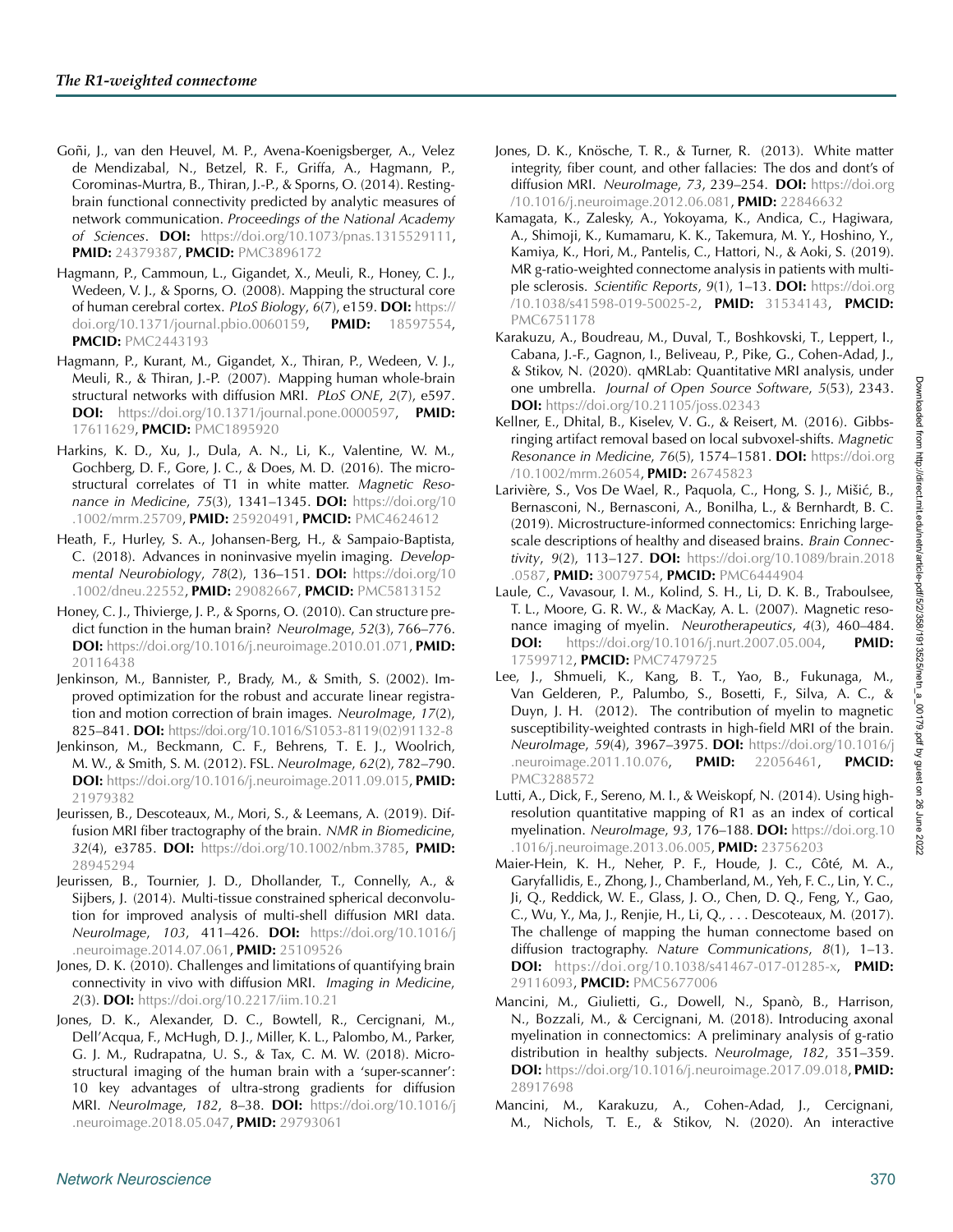meta-analysis of MRI biomarkers of myelin. *ELife*, *9*. **DOI:** [https://doi.org/10.7554/eLife.61523,](https://doi.org/10.7554/eLife.61523) **PMID:** [33084576,](https://europepmc.org/article/MED/33084576) **PMCID:** [PMC7647401](https://www.ncbi.nlm.nih.gov/pmc/articles/PMC7647401)

- <span id="page-13-17"></span>Margulies, D. S., Ghosh, S. S., Goulas, A., Falkiewicz, M., Huntenburg, J. M., Langs, G., Bezgin, G., Eickhoff, S. B., Castellanos, F. X., Petrides, M., Jefferies, E., & Smallwood, J. (2016). Situating the default-mode network along a principal gradient of macroscale cortical organization. *Proceedings of the National Academy of Sciences of the United States of America*, *113*(44), 12574–12579. **DOI:** [https://doi.org/10.1073](https://doi.org/10.1073/pnas.1608282113) [/pnas.1608282113,](https://doi.org/10.1073/pnas.1608282113) **PMID:** [27791099,](https://europepmc.org/article/MED/27791099) **PMCID:** [PMC5098630](https://www.ncbi.nlm.nih.gov/pmc/articles/PMC5098630)
- <span id="page-13-7"></span>Marques, J. P., Kober, T., Krueger, G., van der Zwaag, W., de Van Moortele, P. F., & Gruetter, R. (2010). MP2RAGE, a self bias-field corrected sequence for improved segmentation and T1-mapping at high field. *NeuroImage*, *49*(2), 1271–1281. **DOI:** [https://doi.org/10.1016/j.neuroimage.2009.10.002,](https://doi.org/10.1016/j.neuroimage.2009.10.002) **PMID:** [19819338](https://europepmc.org/article/MED/19819338)
- <span id="page-13-20"></span>Messaritaki, E., Dimitriadis, S. I., & Jones, D. K. (2019). Optimization of graph construction can significantly increase the power of structural brain network studies. *NeuroImage*, *199*, 495–511. **DOI:** [https://doi.org/10.1016/j.neuroimage.2019.05.052,](https://doi.org/10.1016/j.neuroimage.2019.05.052) **PMID:** [31176831,](https://europepmc.org/article/MED/31176831) **PMCID:** [PMC6693529](https://www.ncbi.nlm.nih.gov/pmc/articles/PMC6693529)
- <span id="page-13-1"></span>Mori, S., & Van Zijl, P. C. M. (2002). Fiber tracking: Principles and strategies - A technical review. *NMR in Biomedicine*, *15*(7–8), 468–480. **DOI:** [https://doi.org/10.1002/nbm.781,](https://doi.org/10.1002/nbm.781) **PMID:** [12489096](https://europepmc.org/article/MED/12489096)
- <span id="page-13-14"></span>Netneurolab. (2020). netneurotools, GitHub. [https://github.com](https://github.com/netneurolab/netneurotools) [/netneurolab/netneurotools](https://github.com/netneurolab/netneurotools)
- <span id="page-13-9"></span>O'Brien, K. R., Kober, T., Hagmann, P., Maeder, P., Marques, J., Lazeyras, F., Krueger, G., & Roche, A. (2014). Robust T1 weighted structural brain imaging and morphometry at 7T using MP2RAGE. *PLoS ONE*, *9*(6), e99676. **DOI:** [https://doi.org](https://doi.org/10.1371/journal.pone.0099676) [/10.1371/journal.pone.0099676,](https://doi.org/10.1371/journal.pone.0099676) **PMID:** [24932514,](https://europepmc.org/article/MED/24932514) **PMCID:** [PMC4059664](https://www.ncbi.nlm.nih.gov/pmc/articles/PMC4059664)
- <span id="page-13-18"></span>Petiet, A., Adanyeguh, I., Aigrot, M., Poirion, E., Nait-Oumesmar, B., Santin, M., & Stankoff, B. (2019). Ultrahigh field imaging of myelin disease models: Toward specific markers of myelin integrity? *Journal of Comparative Neurology*, *527*(13), 2179–2189. **DOI:** [https://doi.org/10.1002/cne.24598,](https://doi.org/10.1002/cne.24598) **PMID:** [30520034](https://europepmc.org/article/MED/30520034)
- <span id="page-13-19"></span>Piredda, G. F., Hilbert, T., Thiran, J., & Kober, T. (2020). Probing myelin content of the human brain with MRI: A review. *Magnetic Resonance in Medicine*, mrm.28509. **DOI:** [https://doi.org](https://doi.org/10.1002/mrm.28509) [/10.1002/mrm.28509,](https://doi.org/10.1002/mrm.28509) **PMID:** [32936494](https://europepmc.org/article/MED/32936494)
- <span id="page-13-16"></span>Raffelt, D., Tournier, J. D., Rose, S., Ridgway, G. R., Henderson, R., Crozier, S., Salvado, O., & Connelly, A. (2012). Apparent fibre density: A novel measure for the analysis of diffusion-weighted magnetic resonance images. *NeuroImage*, *59*(4), 3976–3994. **DOI:** [https://doi.org/10.1016/j.neuroimage.2011.10.045,](https://doi.org/10.1016/j.neuroimage.2011.10.045) **PMID:** [22036682](https://europepmc.org/article/MED/22036682)
- <span id="page-13-2"></span>Rubinov, M., & Sporns, O. (2010). Complex network measures of brain connectivity: Uses and interpretations. *NeuroImage*, *52*(3), 1059–1069.**DOI:** [https://doi.org/10.1016/j.neuroimage.2009.10](https://doi.org/10.1016/j.neuroimage.2009.10.003) [.003,](https://doi.org/10.1016/j.neuroimage.2009.10.003) **PMID:** [19819337](https://europepmc.org/article/MED/19819337)
- <span id="page-13-12"></span>Rubinov, M., & Sporns, O. (2011). Weight-conserving characterization of complex functional brain networks. *NeuroImage*, *56*(4), 2068–2079. **DOI:** [https://doi.org/10.1016/j.neuroimage](https://doi.org/10.1016/j.neuroimage.2011.03.069) [.2011.03.069,](https://doi.org/10.1016/j.neuroimage.2011.03.069) **PMID:** [21459148](https://europepmc.org/article/MED/21459148)
- <span id="page-13-4"></span>Sampaio-Baptista, C., & Johansen-Berg, H. (2017). White matter plasticity in the adult brain. *Neuron*, *96*(6), 1239–1251. **DOI:** [https://doi.org/10.1016/j.neuron.2017.11.026,](https://doi.org/10.1016/j.neuron.2017.11.026) **PMID:** [29268094,](https://europepmc.org/article/MED/29268094) **PMCID:** [PMC5766826](https://www.ncbi.nlm.nih.gov/pmc/articles/PMC5766826)
- <span id="page-13-21"></span>Sarwar, T., Ramamohanarao, K., & Zalesky, A. (2019). Mapping connectomes with diffusion MRI: Deterministic or probabilistic tractography? *Magnetic Resonance in Medicine*, *81*(2), 1368–1384. **DOI:** [https://doi.org/10.1002/mrm.27471,](https://doi.org/10.1002/mrm.27471) **PMID:** [30303550](https://europepmc.org/article/MED/30303550)
- <span id="page-13-23"></span>Schiavi, S., Ocampo-Pineda, M., Barakovic, M., Petit, L., Descoteaux, M., Thiran, J.-P., & Daducci, A. (2020). A new method for accurate in vivo mapping of human brain connections using microstructural and anatomical information. *Science Advances*, *6*(31), eaba8245. **DOI:** [https://doi.org/10.1126](https://doi.org/10.1126/sciadv.aba8245) [/sciadv.aba8245,](https://doi.org/10.1126/sciadv.aba8245) **PMID:** [32789176,](https://europepmc.org/article/MED/32789176) **PMCID:** [PMC7399649](https://www.ncbi.nlm.nih.gov/pmc/articles/PMC7399649)
- <span id="page-13-6"></span>Schmierer, K., Wheeler-Kingshott, C. A. M., Tozer, D. J., Boulby, P. A., Parkes, H. G., Yousry, T. A., Scaravilli, F., Barker, G. J., Tofts, P. S., & Miller, D. H. (2008). Quantitative magnetic resonance of postmortem multiple sclerosis brain before and after fixation. *Magnetic Resonance in Medicine*, *59*(2), 268–277.**DOI:** [https://doi.org/10.1002/mrm.21487,](https://doi.org/10.1002/mrm.21487) **PMID:** [18228601,](https://europepmc.org/article/MED/18228601) **PMCID:** [PMC2241759](https://www.ncbi.nlm.nih.gov/pmc/articles/PMC2241759)
- <span id="page-13-15"></span><span id="page-13-0"></span>Scholtens, L. H., de Reus, M. A., de Lange, S. C., Schmidt, R., & van den Heuvel, M. P. (2018). An MRI Von Economo – Koskinas atlas. *NeuroImage*, *170*, 249–256. **DOI:** [https://doi.org](https://doi.org/10.1016/j.neuroimage.2016.12.069) [/10.1016/j.neuroimage.2016.12.069,](https://doi.org/10.1016/j.neuroimage.2016.12.069) **PMID:** [28040542](https://europepmc.org/article/MED/28040542)
- <span id="page-13-8"></span><span id="page-13-3"></span>Sinke, M. R. T., Otte, W. M., Christiaens, D., Schmitt, O., Leemans, A., van der Toorn, A., Sarabdjitsingh, R. A., Joéls, M., & Dijkhuizen, R. M. (2018). Diffusion MRI-based cortical connectome reconstruction: Dependency on tractography procedures and neuroanatomical characteristics. *Brain Structure and Function*, *223*(5), 2269–2285. **DOI:** [https://doi.org/10.1007](https://doi.org/10.1007/s00429-018-1628-y) [/s00429-018-1628-y,](https://doi.org/10.1007/s00429-018-1628-y) **PMID:** [29464318,](https://europepmc.org/article/MED/29464318) **PMCID:** [PMC5968063](https://www.ncbi.nlm.nih.gov/pmc/articles/PMC5968063)
- <span id="page-13-10"></span>Smith, R. E., Tournier, J. D., Calamante, F., & Connelly, A. (2012). Anatomically-constrained tractography: Improved diffusion MRI streamlines tractography through effective use of anatomical information. *NeuroImage*, *62*(3), 1924–1938. **DOI:** [https://doi.org/10.1016/j.neuroimage.2012.06.005,](https://doi.org/10.1016/j.neuroimage.2012.06.005) **PMID:** [22705374](https://europepmc.org/article/MED/22705374)
- <span id="page-13-11"></span>Smith, R. E., Tournier, J. D., Calamante, F., & Connelly, A. (2015). SIFT2: Enabling dense quantitative assessment of brain white matter connectivity using streamlines tractography. *NeuroImage*, *119*, 338–351. **DOI:** [https://doi.org/10.1016/j](https://doi.org/10.1016/j.neuroimage.2015.06.092) [.neuroimage.2015.06.092,](https://doi.org/10.1016/j.neuroimage.2015.06.092) **PMID:** [26163802](https://europepmc.org/article/MED/26163802)
- <span id="page-13-22"></span>Sotiropoulos, S. N., & Zalesky, A. (2019). Building connectomes using diffusion MRI: Why, how and but. *NMR in Biomedicine*, *32*(4), e3752. **DOI:** [https://doi.org/10.1002/nbm.3752,](https://doi.org/10.1002/nbm.3752) **PMID:** [28654718,](https://europepmc.org/article/MED/28654718) **PMCID:** [PMC6491971](https://www.ncbi.nlm.nih.gov/pmc/articles/PMC6491971)
- <span id="page-13-13"></span>Sporns, O., & Betzel, R. F. (2016). Modular brain networks. *Annual Review of Psychology*, *67*(1), 613–640. **DOI:** [https://doi.org/10](https://doi.org/10.1146/annurev-psych-122414-033634) [.1146/annurev-psych-122414-033634,](https://doi.org/10.1146/annurev-psych-122414-033634) **PMID:** [26393868,](https://europepmc.org/article/MED/26393868) **PMCID:** [PMC4782188](https://www.ncbi.nlm.nih.gov/pmc/articles/PMC4782188)
- <span id="page-13-5"></span>Stüber, C., Morawski, M., Schäfer, A., Labadie, C., Wähnert, M., Leuze, C., Streicher, M., Barapatre, N., Reimann, K., Geyer, S., Spemann, D., & Turner, R. (2014). Myelin and iron concentration in the human brain: A quantitative study of MRI contrast. *NeuroImage*, *93*(P1), 95–106. **DOI:** [https://doi.org/10.1016/j](https://doi.org/10.1016/j.neuroimage.2014.02.026) [.neuroimage.2014.02.026,](https://doi.org/10.1016/j.neuroimage.2014.02.026) **PMID:** [24607447](https://europepmc.org/article/MED/24607447)